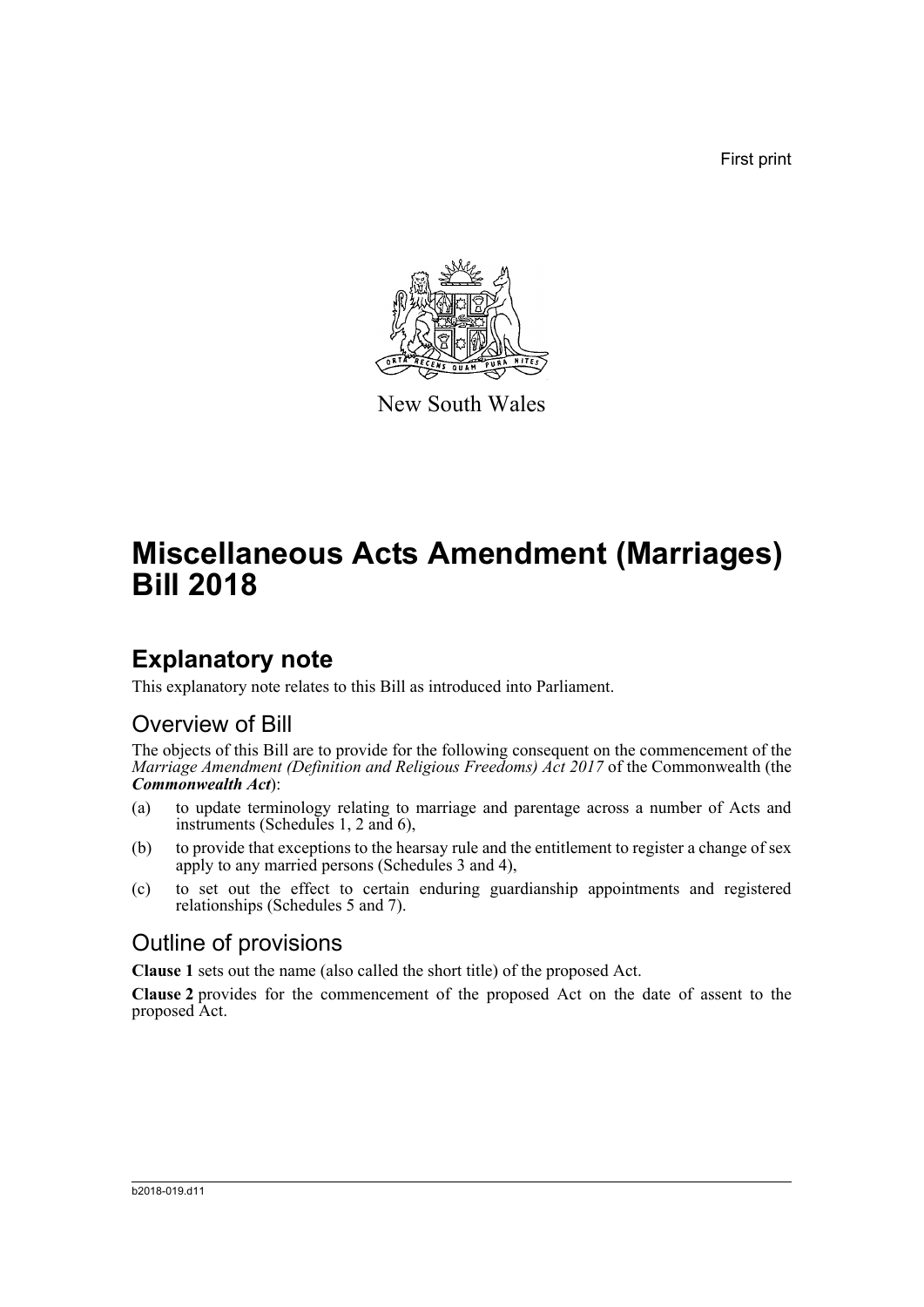### **Schedule 1 Amendment of certain legislation dealing with terms relating to marriage**

**Schedule 1** updates the terminology of the definitions of *spouse*, *relatives*, *dependants* and other terms relating to marriage, consequent on the commencement of the Commonwealth Act, in the following Acts and instruments:

- *Aboriginal Land Rights Regulation 2014*,
- *Anatomy Act 1977*,
- *Anti-Discrimination Act 1977*,
- *Assisted Reproductive Technology Act 2007*,
- *Children and Young Persons (Care and Protection) Act 1998*,
- *Civil and Administrative Tribunal Regulation 2013*,
- *Civil Liability Act 2002*,
- *Compensation to Relatives Act 1897*,
- *Coroners Act 2009*,
- *Crimes Act 1900*,
- *Health Records and Information Privacy Act 2002*,
- *Human Tissue Act 1983*,
- *Independent Commission Against Corruption Regulation 2017*,
- *Judges' Pensions Act 1953*,
- *Law Enforcement Conduct Commission Regulation 2017*,
- *Local Government and Other Authorities (Superannuation) Act 1927*,
- *Lord Howe Island Regulation 2014*,
- *Mental Health Act 2007*,
- *Motor Accident Injuries Act 2017*,
- *Motor Accidents Act 1988*,
- *Motor Accidents Compensation Act 1999*,
- *NSW Trustee and Guardian Act 2009*,
- *Parliamentary Electorates and Elections Act 1912*,
- *Partnership Act 1892*,
- *Police Association Employees (Superannuation) Act 1969*,
- *Police Regulation (Superannuation) Act 1906*,
- *Powers of Attorney Act 2003*,
- *Privacy Code of Practice (General) 2003*,
- *Property (Relationships) Act 1984*,
- *Road Transport Act 2013*,
- *State Authorities Non-contributory Superannuation Act 1987*,
- *State Authorities Superannuation Act 1987*,
- *State Authorities Superannuation (Ex-Snowy Mountains Hydro-Electric Authority Superannuation Fund Transfer) Regulation 2003*,
- *Succession Act 2006*,
- *Superannuation Act 1916*,
- *Transport Employees Retirement Benefits Act 1967*,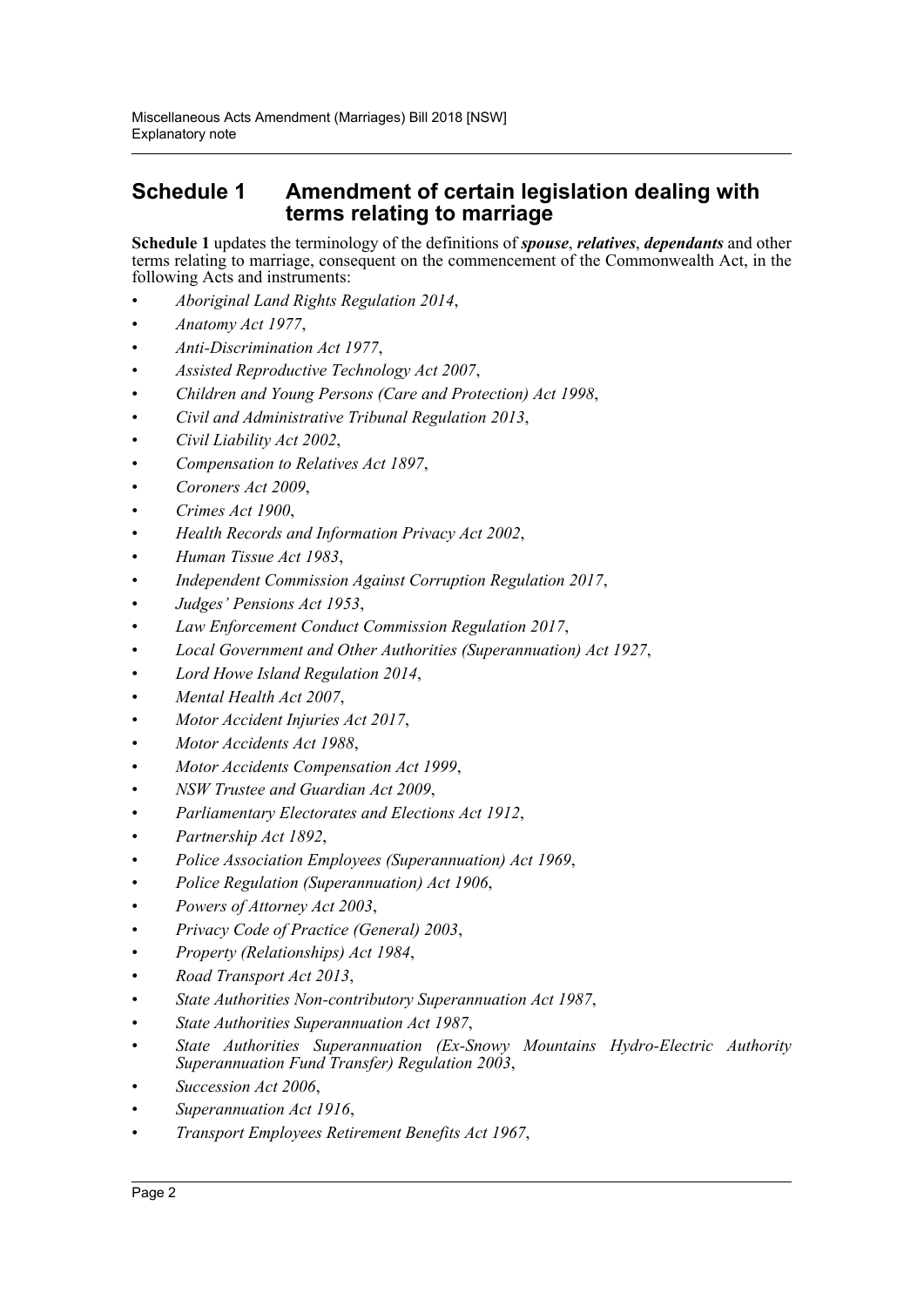- *Trustee Act 1925*,
- *Uniform Civil Procedure Rules 2005*,
- *Water Management (General) Regulation 2011*,
- *Workers Compensation Act 1987*,
- *Workers' Compensation (Dust Diseases) Act 1942*,
- *Workplace Injury Management and Workers Compensation Act 1998*.

The Schedule makes further minor amendments to the following Acts to remove redundant references to spouses and de facto partners being of either the same or opposite sex:

- *Building Professionals Act 2005*,
- *Coal and Oil Shale Mine Workers (Superannuation) Act 1941*,
- *Property (Relationships) Act 1984*,
- *Succession Act 2006*.

#### **Schedule 2 Amendment of certain legislation dealing with terms relating to parentage**

#### **Amendment of the Adoption Act 2000 No 75 and Adoption Regulation 2015**

**Schedule 2.1 [1]** amends the Act to update the definition of *married*. **Schedule 2.1 [2]** clarifies that parents who are in a same sex marriage are not considered step parents of their children for the purposes of the definition of *step parent* in the Act. **Schedule 2.1 [3]** updates references to parents. **Schedule 2.2** updates references to couples in the Regulation.

#### **Amendment of the Guardianship of Infants Act 1916 No 41**

**Schedule 2.3 [1]** updates references to parents in section 13 of the Act. Section 13 deals with the rights of a surviving parent as to guardianship of their child on the death of a parent.

**Schedule 2.3 [2]** consolidates and updates references to parents in section 14 of the Act. Section 14 deals with the power of parents to appoint guardians of their children after their death. **Schedule 2.3 [3]–[5]** make consequential amendments.

#### **Amendment of the Status of Children Act 1996 No 76**

**Schedule 2.4 [1]** clarifies that a spouse includes a spouse under a void or voidable marriage. This is consistent with the meaning of husband and wife under the Act.

**Schedule 2.4 [2]** amends section 3 (2) of the Act. The subsection deals with references to children born in or outside a marriage. The amendment updates references to parents in the subsection to reflect any marriage to which parents are party or not party.

**Schedule 2.4 [3]** amends section 5 (1) of the Act. The subsection ensures that for the purposes of New South Wales law, an exnuptial child has the same legal rights as a child born to married people. The amendment updates references to parents in the subsection to reflect any marriage to which parents are party or not party.

**Schedule 2.4 [4]** amends section 9 of the Act. The section sets out rebuttable parentage presumptions arising from marriage. The amendment updates references for spouses in the section to reflect any marriage to which a woman is party.

**Schedule 2.4 [5]** amends section 14 (1) and (6) of the Act. The subsections establish a presumption of parentage for a heterosexual married or de facto couple arising out of the use of fertilisation procedures. The amendment updates references to a married woman to clarify that the subsections apply to a woman married to, or in a de facto relationship with, a man.

**Schedule 2.4 [6]** amends section 14 (1A) of the Act. The subsection establishes a presumption of parentage for women in a de facto relationship with one another arising out of the use of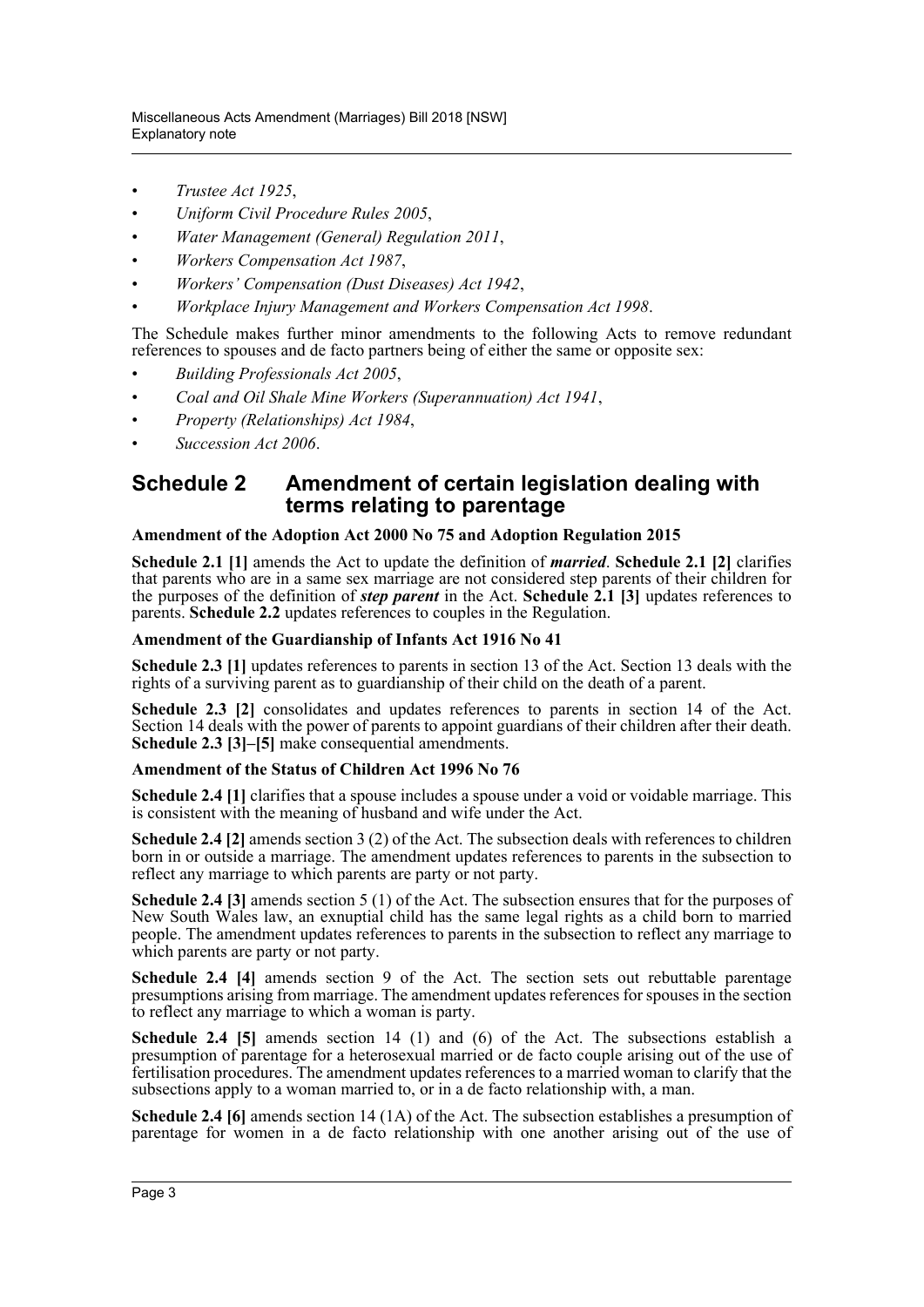fertilisation procedures. The amendment updates references in the subsection so that the presumption also applies to women who are married to each other. **Schedule 2.4 [7]** makes a consequential amendment.

#### **Schedule 3 Amendment of Births, Deaths and Marriages Registration Act 1995 No 62**

**Schedule 3** removes restrictions from the *Births, Deaths and Marriages Registration Act 1995* so that persons who change their sex and are married may have that change of sex recorded on the Births, Deaths and Marriages Register.

### **Schedule 4 Amendment of Evidence Act 1995 No 25**

**Schedule 4** [1] ensures that the exception to the hearsay rule with respect to reputation concerning whether a man and a woman, cohabiting at a particular time, were married to each other at that time, applies equally to any 2 people. This will apply in relation to evidence adduced on and from the commencement of the proposed Act for proceedings that have been commenced before, on or after the commencement of the proposed Act, as provided by **Schedule 4 [2]**.

### **Schedule 5 Amendment of Guardianship Act 1987 No 257**

On the commencement of Part 5 of Schedule 1 to the Commonwealth Act on 9 December 2017, certain enduring guardian appointments were automatically revoked by the operation of section 6HA of the *Guardianship Act 1987* where those appointments were made by persons whose same sex marriages were recognised on the commencement.

**Schedule 5 [3]** provides that an enduring guardian appointment made by a person who at the time of making the appointment was party to a solemnised same sex marriage (which was later recognised) is taken not to have been revoked and continues, unless the person has made a subsequent appointment before the commencement of the proposed Act. It also ensures that, between 9 December 2017 and the commencement of the proposed Act, any actions or omissions by an enduring guardian whose appointment is taken not to have been revoked by the proposed amendment were lawful at the time. **Schedule 5 [2]** makes a consequential amendment.

**Schedule 5 [1]** updates the terminology of the definition of *spouse* consequential on the commencement of the Commonwealth Act.

#### **Schedule 6 Amendment of Married Persons (Equality of Status) Act 1996 No 96**

**Schedule 6 [1] and [2]** update references to spouses in sections 5 and 9 of the Act consequent on the commencement of the Commonwealth Act. Section 5 provides that spouses may sue each other in tort and section 9 provides that, unless a contrary intention is shown, spouses are to be treated as 2 separate persons when receiving a gift or other disposition of property under an instrument.

**Schedule 6 [5]** enables regulations of a savings and transitional nature to be made under an Act amended by the proposed Act, or an Act under which an instrument is made if that instrument is amended by the proposed Act consequent on the commencement of the proposed Act. The proposed amendment does not limit any power to make regulations under an Act. **Schedule 6 [3] and [4]** make consequential amendments.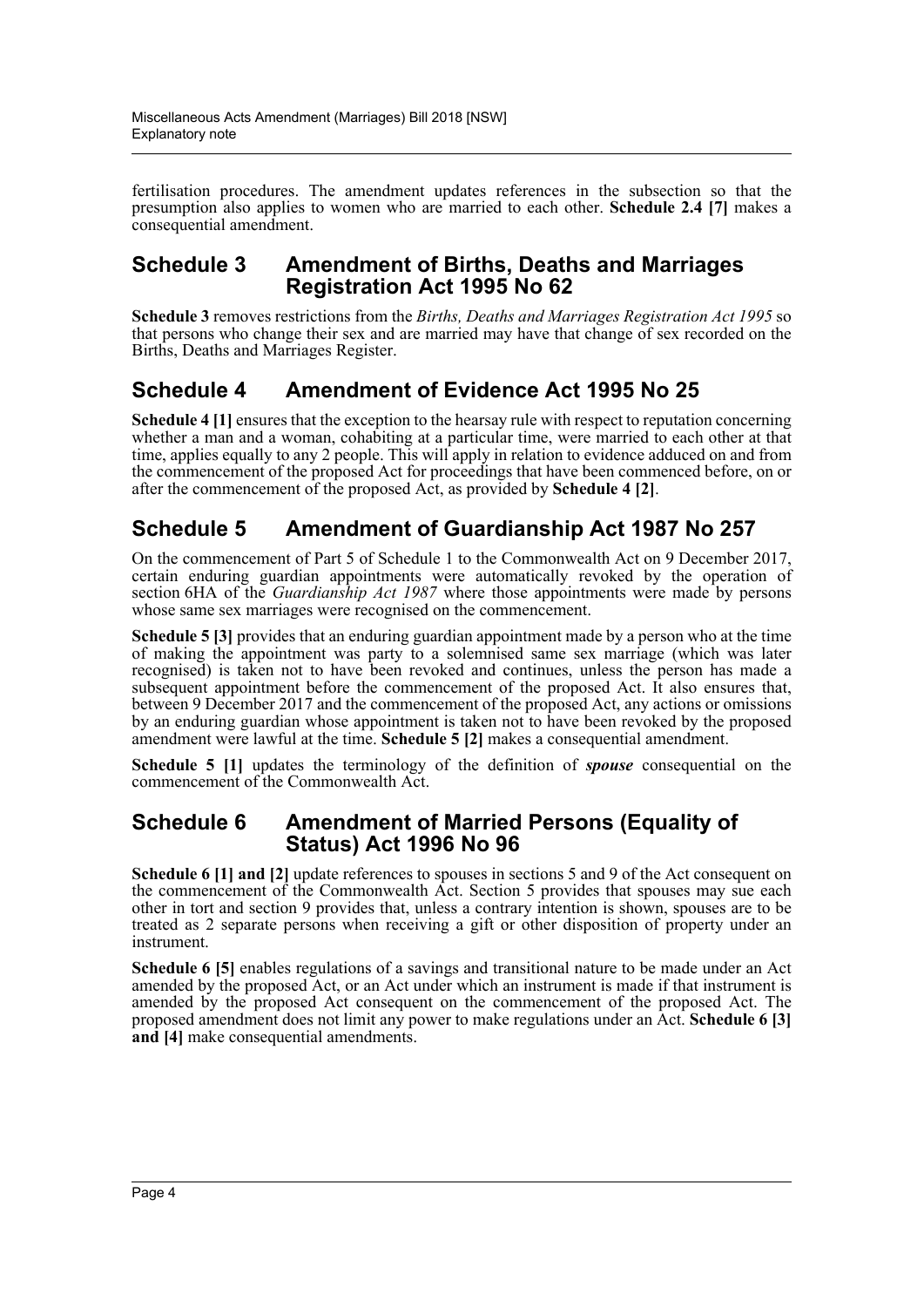#### **Schedule 7 Amendment of Relationships Register Act 2010 No 19**

On the commencement of Part 5 of Schedule 1 to the Commonwealth Act on 9 December 2017, the registration of a registered relationship was automatically revoked by the operation of section 10 of the *Relationships Register Act 2010* if a person who was in a registered relationship had their same sex marriage recognised on the commencement.

**Schedule 7** clarifies that the registration of a registered relationship was revoked on 9 December 2017 if, on that day, a person in a registered relationship was party to a recognised same sex marriage (not necessarily to the person with whom they were in a registered relationship).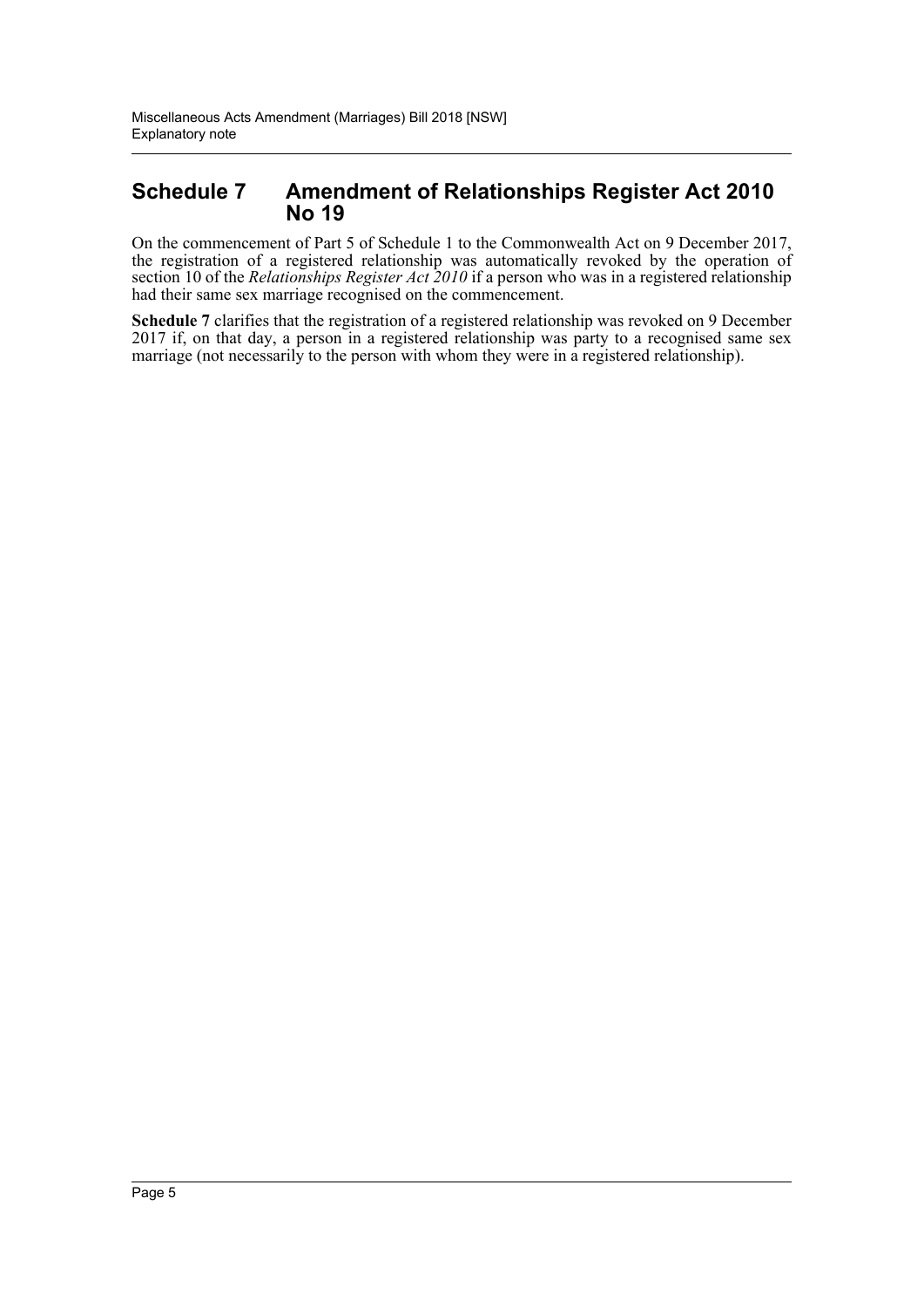First print



New South Wales

# **Miscellaneous Acts Amendment (Marriages) Bill 2018**

## **Contents**

|                   |   |                                                                                 | Page |
|-------------------|---|---------------------------------------------------------------------------------|------|
|                   | 1 | Name of Act                                                                     | 2    |
|                   | 2 | Commencement                                                                    | 2    |
| Schedule 1        |   | Amendment of certain legislation dealing with terms relating to<br>marriage     | 3    |
| <b>Schedule 2</b> |   | Amendment of certain legislation dealing with terms relating to<br>parentage    | 11   |
| <b>Schedule 3</b> |   | <b>Amendment of Births, Deaths and Marriages Registration Act 1995</b><br>No 62 | 13   |
| <b>Schedule 4</b> |   | Amendment of Evidence Act 1995 No 25                                            | 14   |
| <b>Schedule 5</b> |   | Amendment of Guardianship Act 1987 No 257                                       | 15   |
| Schedule 6        |   | <b>Amendment of Married Persons (Equality of Status) Act 1996</b>               |      |
|                   |   | No 96                                                                           | 16   |
| Schedule 7        |   | Amendment of Relationships Register Act 2010 No 19                              | 18   |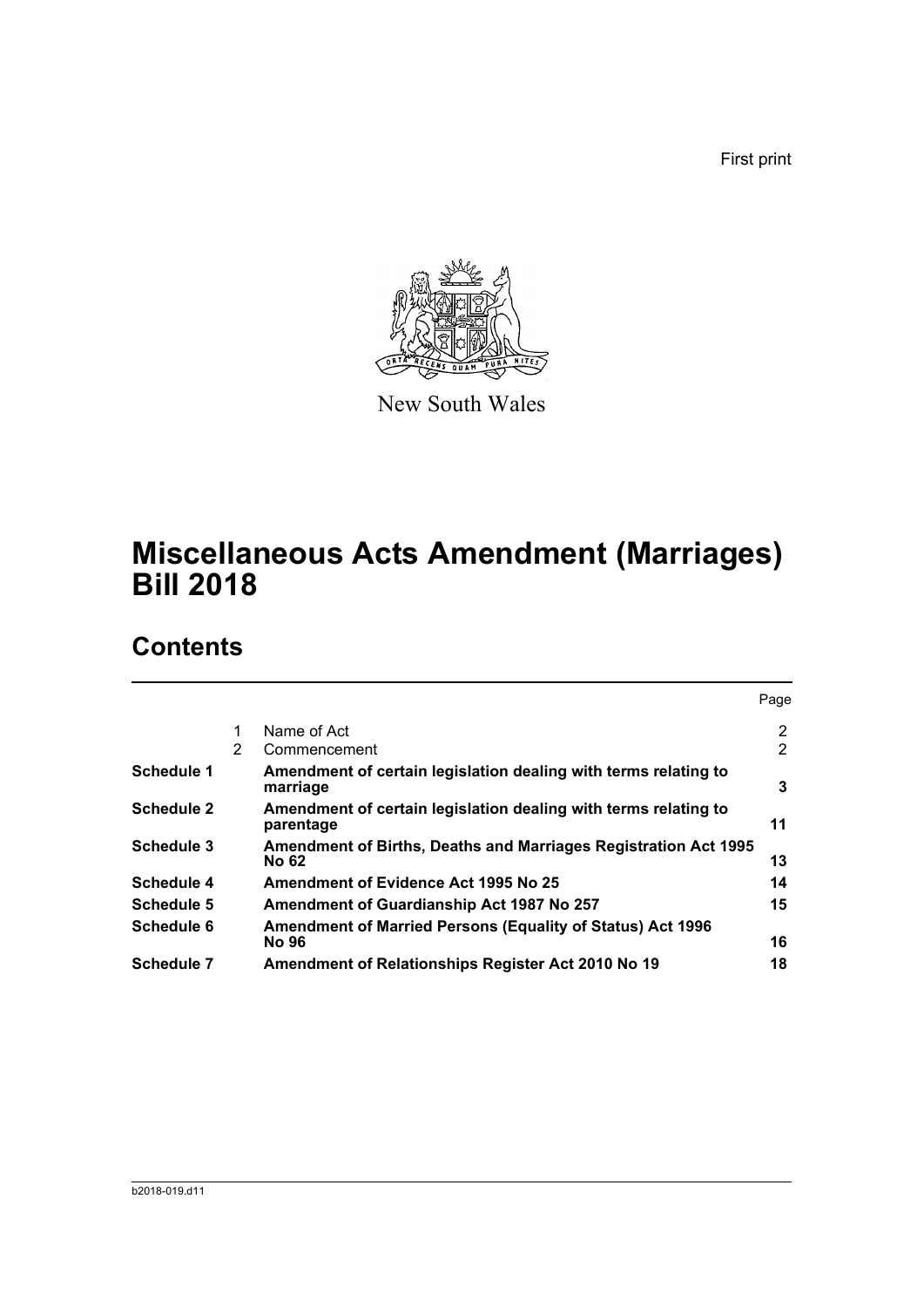

New South Wales

## **Miscellaneous Acts Amendment (Marriages) Bill 2018**

No , 2018

#### **A Bill for**

An Act to amend certain legislation consequent on the commencement of the *Marriage Amendment (Definition and Religious Freedoms) Act 2017* of the Commonwealth; and for related purposes.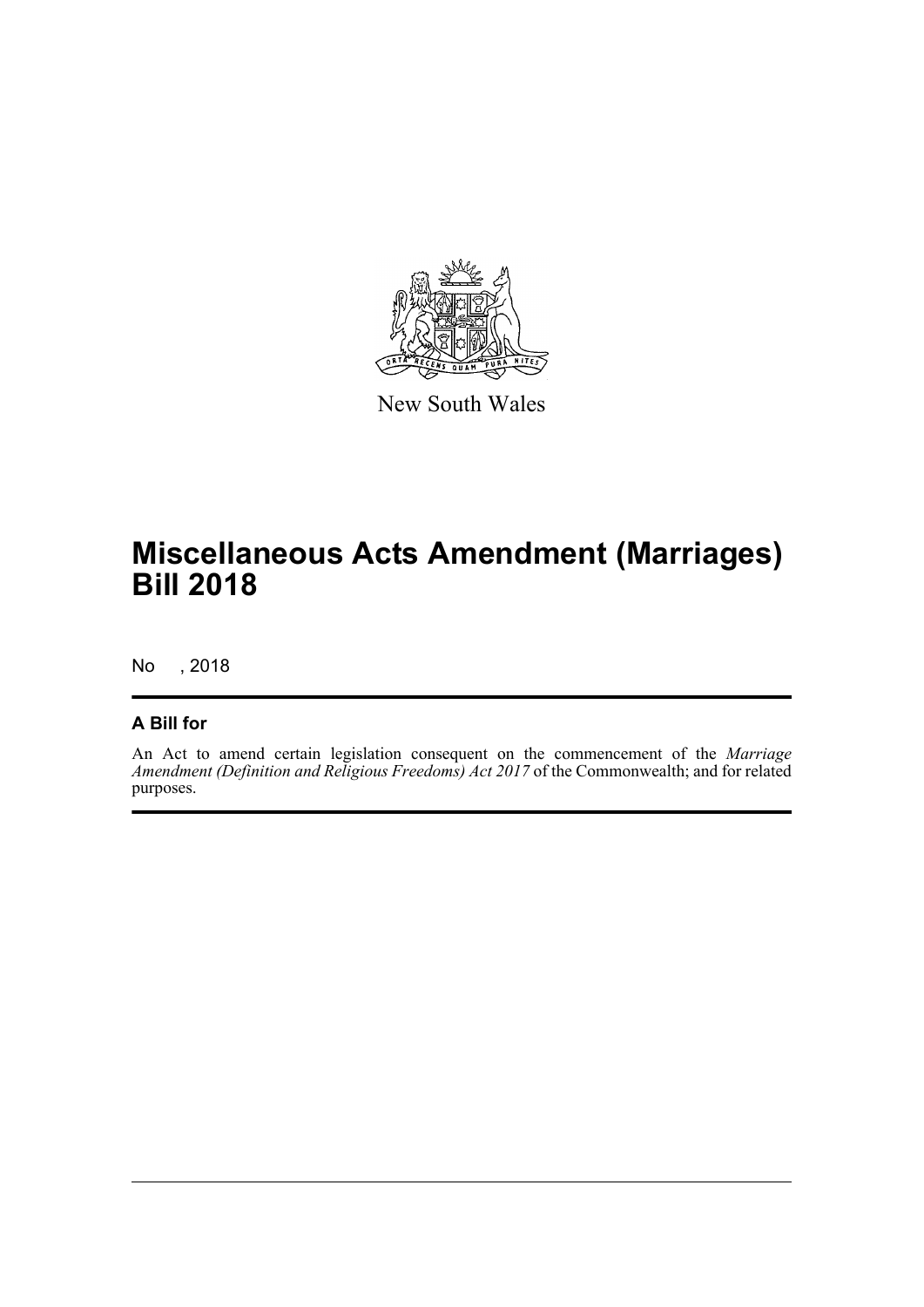Miscellaneous Acts Amendment (Marriages) Bill 2018 [NSW]

<span id="page-7-1"></span><span id="page-7-0"></span>

| The Legislature of New South Wales enacts:                         |                |
|--------------------------------------------------------------------|----------------|
| Name of Act                                                        | $\mathcal{P}$  |
| This Act is the Miscellaneous Acts Amendment (Marriages) Act 2018. | 3              |
| Commencement                                                       | $\overline{4}$ |
| This Act commences on the date of assent to this Act.              | 5              |
|                                                                    |                |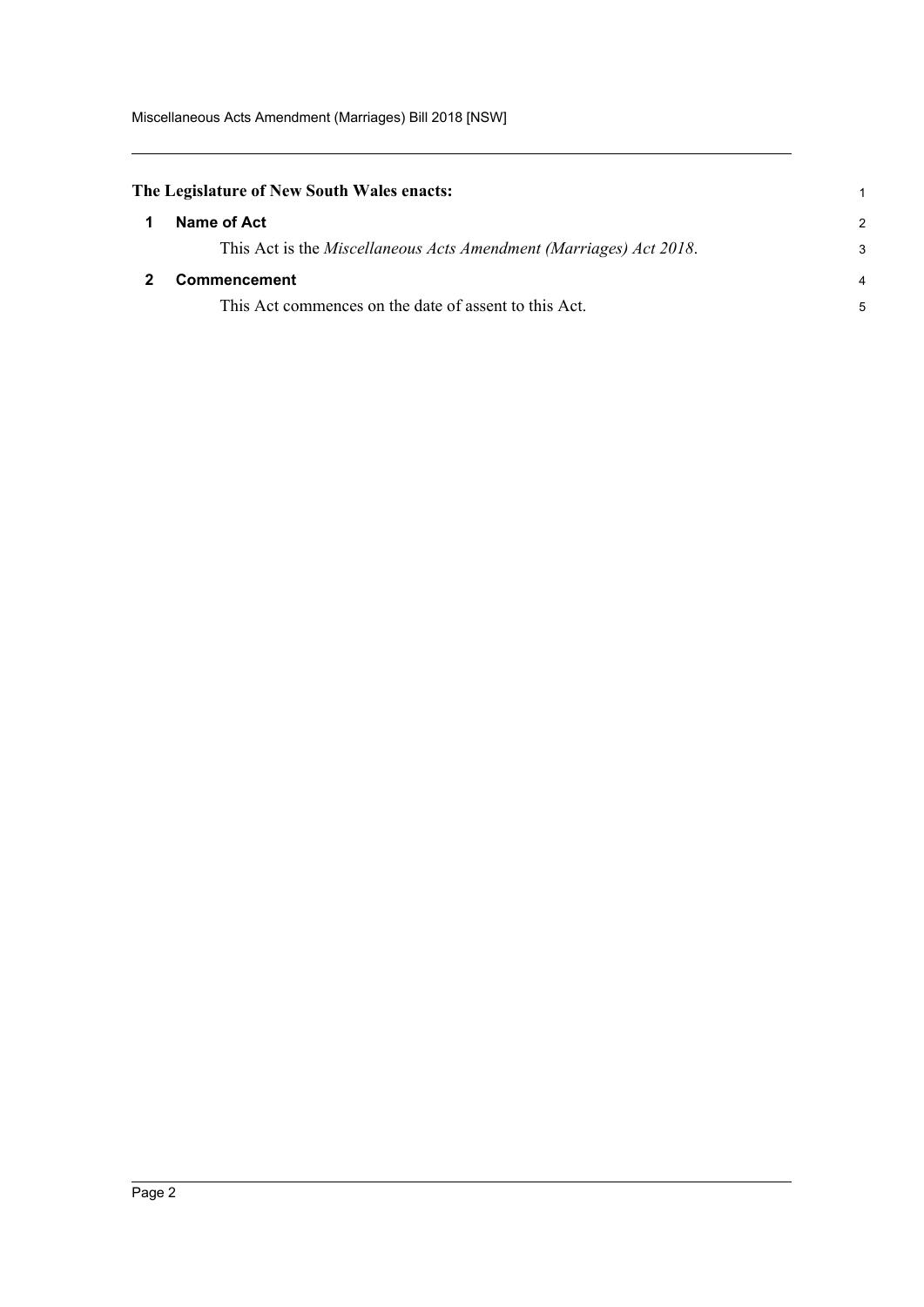<span id="page-8-0"></span>

|       | <b>Schedule 1</b>                 | Amendment of certain legislation dealing with<br>terms relating to marriage                              | $\mathbf{1}$<br>$\overline{2}$ |
|-------|-----------------------------------|----------------------------------------------------------------------------------------------------------|--------------------------------|
| 1.1   |                                   | <b>Aboriginal Land Rights Regulation 2014</b>                                                            | 3                              |
| [1]   |                                   | <b>Clause 61 Errors not to forfeit vote</b>                                                              | 4                              |
|       |                                   | Omit "A female elector" from clause 61 (2). Insert instead "An elector".                                 | 5                              |
| $[2]$ | <b>Clause 61 (2)</b>              |                                                                                                          | 6                              |
|       |                                   | Omit "her". Insert instead "the elector's".                                                              | $\overline{7}$                 |
| 1.2   | Anatomy Act 1977 No 126           |                                                                                                          | 8                              |
|       | <b>Section 4 Definitions</b>      |                                                                                                          | 9                              |
|       |                                   | Omit section $4(2)(d)(i)$ . Insert instead:                                                              | 10                             |
|       |                                   | a person to whom the person is legally married (including a<br>(i)<br>husband or wife of the person), or | 11<br>12                       |
| 1.3   |                                   | <b>Anti-Discrimination Act 1977 No 48</b>                                                                | 13                             |
|       |                                   | Section 49S Meaning of "responsibilities as a carer"                                                     | 14                             |
|       |                                   | Omit paragraph (a) of the definition of <i>spouse</i> in section 49S (3). Insert instead:                | 15                             |
|       | (a)                               | a person to whom the person is legally married (including a husband or<br>wife of the person), or        | 16<br>17                       |
| 1.4   |                                   | Assisted Reproductive Technology Act 2007 No 69                                                          | 18                             |
|       | <b>Section 4 Definitions</b>      |                                                                                                          | 19                             |
|       |                                   | Omit paragraph (a) of the definition of <b>spouse</b> in section $4(1)$ . Insert instead:                | 20                             |
|       | (a)                               | a person to whom the person is legally married (including a husband or<br>wife of the person), or        | 21<br>22                       |
| 1.5   |                                   | <b>Building Professionals Act 2005 No 115</b>                                                            | 23                             |
| [1]   | Sections 68 (e) and 83 (4)        |                                                                                                          | 24                             |
|       |                                   | Omit "(whether of the same or the opposite sex)" wherever occurring.                                     | 25                             |
| $[2]$ |                                   | Section 83 Disclosure and misuse of information                                                          | 26                             |
|       | Insert at the end of the section: |                                                                                                          | 27                             |
|       |                                   | Note. De facto partner is defined in section 21C of the Interpretation Act 1987.                         | 28                             |
| 1.6   |                                   | Children and Young Persons (Care and Protection) Act 1998 No 157                                         | 29                             |
|       | <b>Section 3 Definitions</b>      |                                                                                                          | 30                             |
|       |                                   | Omit section $3(2)(a)$ . Insert instead:                                                                 | 31                             |
|       | (a)                               | a person to whom the person is legally married (including a husband or<br>wife of the person), or        | 32<br>33                       |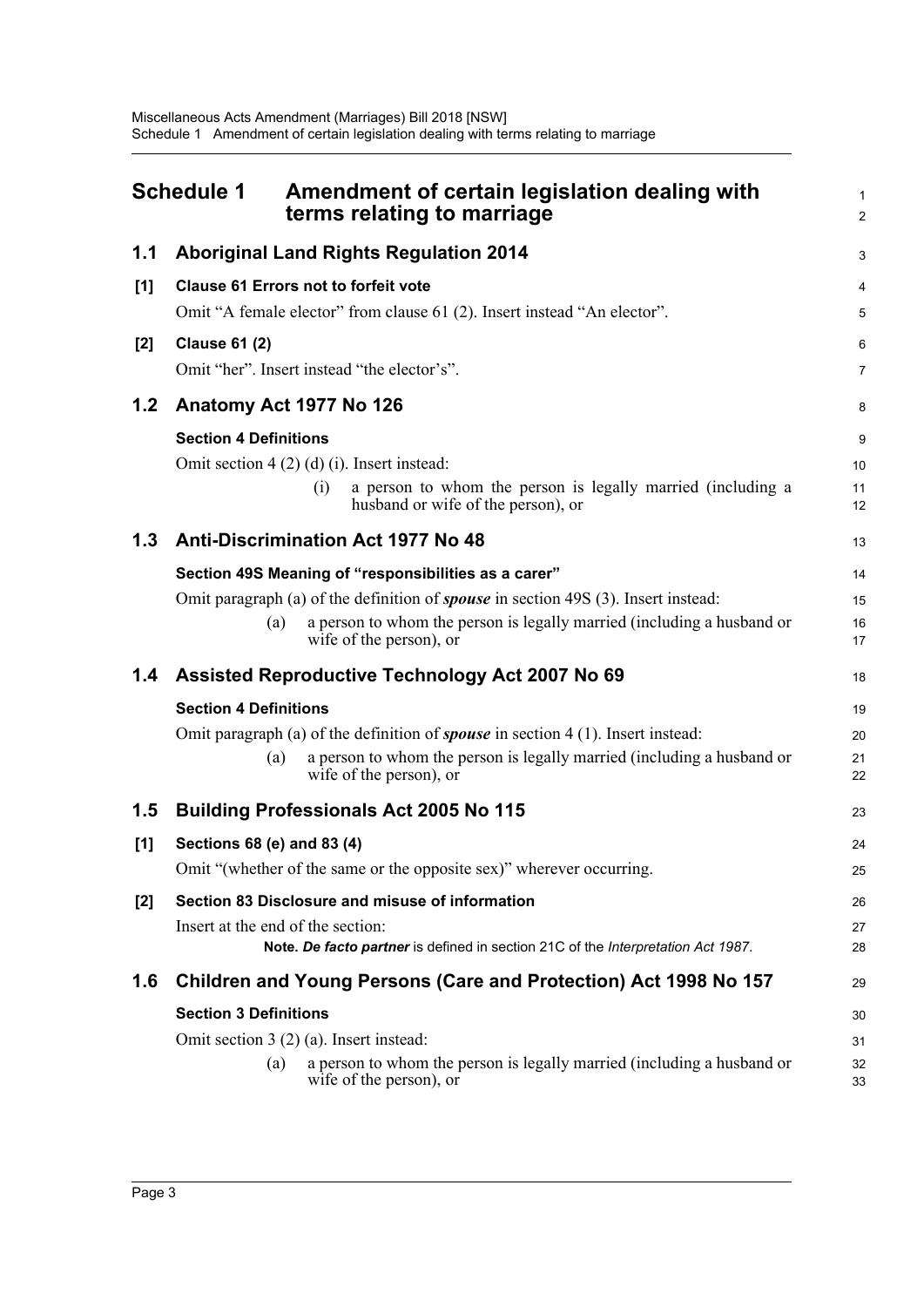| 1.7   | <b>Civil and Administrative Tribunal Regulation 2013</b>                                                                           | 1              |
|-------|------------------------------------------------------------------------------------------------------------------------------------|----------------|
|       | <b>Clause 4 Definitions</b>                                                                                                        | $\overline{c}$ |
|       | Omit paragraph (b) (i) of the definition of <i>eligible pensioner</i> . Insert instead:                                            | 3              |
|       | the surviving spouse (including widow or widower) of a member<br>(i)<br>of the Australian Defence Force or Peacekeeping Forces, or | 4<br>5         |
| 1.8   | Civil Liability Act 2002 No 22                                                                                                     | 6              |
| [1]   | Section 15B Damages for loss of capacity to provide domestic services                                                              | 7              |
|       | Omit paragraph (a) (i) of the definition of <i>dependants</i> in section 15B (1). Insert instead:                                  | 8              |
|       | the person to whom the claimant is legally married (including a<br>(i)<br>husband or wife of the claimant),                        | 9<br>10        |
| $[2]$ | Section 30 Limitation on recovery for pure mental harm arising from shock                                                          | 11             |
|       | Omit paragraph (a) of the definition of <i>spouse or partner</i> in section 30 (5). Insert instead:                                | 12             |
|       | the person to whom the victim is legally married (including the husband<br>(a)<br>or wife of the victim), or                       | 13<br>14       |
| 1.9   | Coal and Oil Shale Mine Workers (Superannuation) Act 1941 No 45                                                                    | 15             |
|       | <b>Schedule 2 Savings and transitional provisions</b>                                                                              | 16             |
|       | Omit "of the opposite sex" from clause 27 (9).                                                                                     | 17             |
|       |                                                                                                                                    |                |
|       | 1.10 Compensation to Relatives Act 1897 No 31                                                                                      | 18             |
|       | <b>Section 7 Construction of Act</b>                                                                                               | 19             |
|       | Omit section $7(4)(a)$ . Insert instead:                                                                                           | 20             |
|       | the person to whom a person is legally married (including the husband<br>(a)<br>or wife of a person), or                           | 21<br>22       |
|       | 1.11 Coroners Act 2009 No 41                                                                                                       | 23             |
| [1]   | <b>Section 4 Definitions</b>                                                                                                       | 24             |
|       | Omit paragraph (a) of the definition of <b>spouse</b> in section $4(1)$ . Insert instead:                                          | 25             |
|       | (a) the person to whom a person is legally married (including the husband<br>or wife of a person), or                              | 26<br>27       |
| [2]   | Section 75 Powers of coroner in relation to reports or proceedings concerning<br>self-inflicted deaths                             | 28<br>29       |
|       | Omit "her husband or his wife" from section 75 (3) (b). Insert instead "the person's spouse".                                      | 30             |
|       | 1.12 Crimes Act 1900 No 40                                                                                                         | 31             |
|       | Sections 92 and 93                                                                                                                 | 32             |
|       | Omit "husband or wife" wherever occurring.                                                                                         | 33             |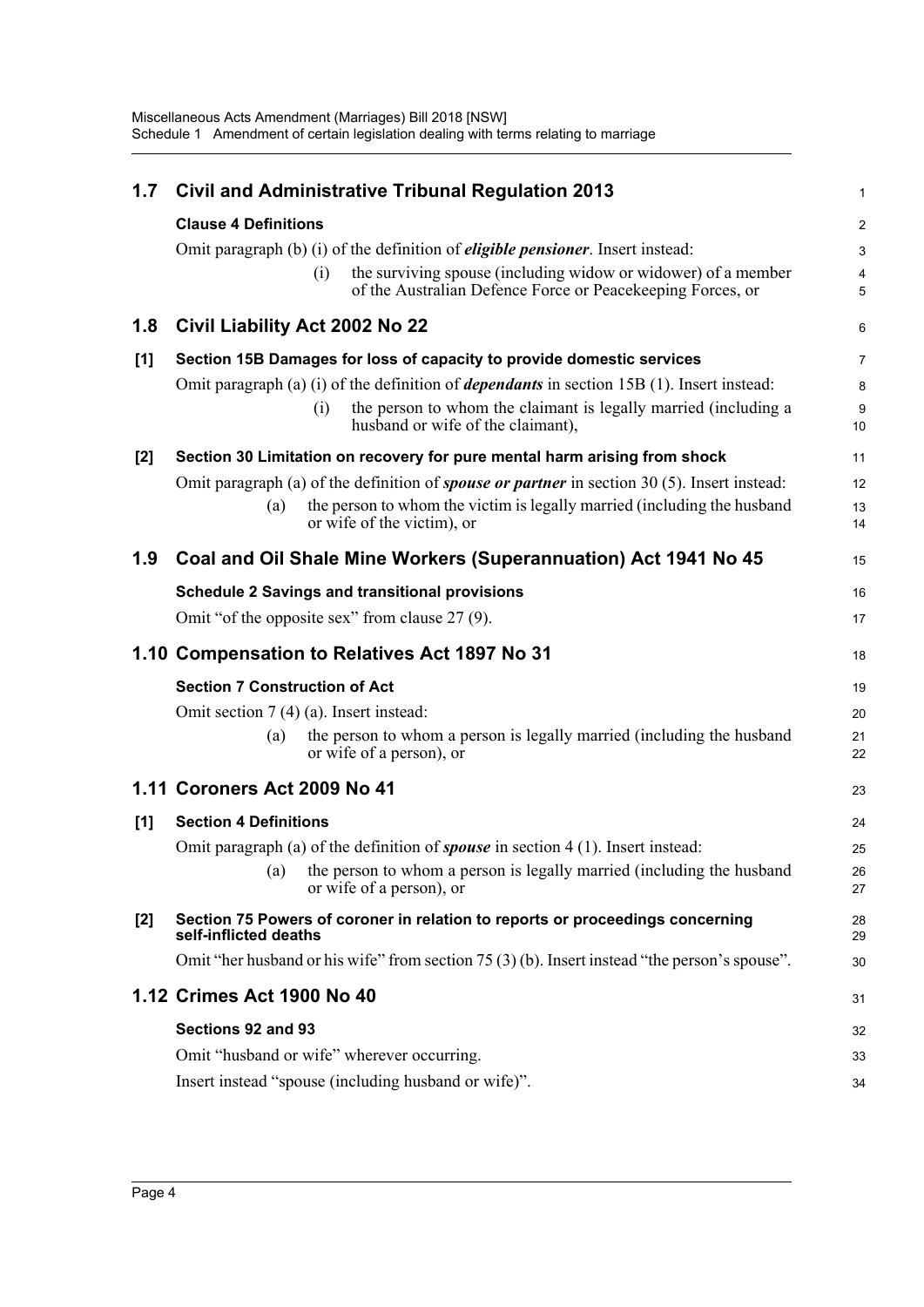|                                    |     | 1.13 Health Records and Information Privacy Act 2002 No 71                                                                                                                                                                                       | $\mathbf{1}$   |
|------------------------------------|-----|--------------------------------------------------------------------------------------------------------------------------------------------------------------------------------------------------------------------------------------------------|----------------|
| <b>Section 4 Definitions</b>       |     |                                                                                                                                                                                                                                                  | $\overline{2}$ |
|                                    |     | Omit paragraph (a) of the definition of <b>spouse</b> in section $4(1)$ . Insert instead:                                                                                                                                                        | 3              |
|                                    | (a) | the person to whom a person is legally married (including the husband<br>or wife of a person), or                                                                                                                                                | 4<br>5         |
|                                    |     | 1.14 Human Tissue Act 1983 No 164                                                                                                                                                                                                                | 6              |
| <b>Section 4 Definitions</b>       |     |                                                                                                                                                                                                                                                  | $\overline{7}$ |
|                                    |     | Omit paragraph (a) of the definition of <i>spouse</i> in section $4(1)$ . Insert instead:                                                                                                                                                        | 8              |
|                                    | (a) | the person to whom a person is legally married (including the husband<br>or wife of a person), or                                                                                                                                                | 9<br>10        |
|                                    |     | 1.15 Independent Commission Against Corruption Regulation 2017                                                                                                                                                                                   | 11             |
| <b>Clause 3 Definitions</b>        |     |                                                                                                                                                                                                                                                  | 12             |
|                                    |     | Omit paragraph (a) of the definition of <b>spouse</b> in clause $3(1)$ . Insert instead:                                                                                                                                                         | 13             |
|                                    | (a) | the person to whom a person is legally married (including the husband<br>or wife of a person), or                                                                                                                                                | 14<br>15       |
|                                    |     | 1.16 Judges' Pensions Act 1953 No 41                                                                                                                                                                                                             | 16             |
|                                    |     | Section 7C Pension in respect of certain children where judge or retired judge dies<br>without leaving a surviving spouse                                                                                                                        | 17<br>18       |
|                                    |     | Omit "husband, wife" wherever occurring.                                                                                                                                                                                                         | 19             |
|                                    |     | Insert instead "spouse (including husband or wife)".                                                                                                                                                                                             | 20             |
|                                    |     | 1.17 Law Enforcement Conduct Commission Regulation 2017                                                                                                                                                                                          | 21             |
| <b>Clause 4 Associated persons</b> |     |                                                                                                                                                                                                                                                  | 22             |
|                                    |     | Omit the definition of <i>spouse</i> from clause 4 (2). Insert instead:                                                                                                                                                                          | 23             |
|                                    |     | spouse means:                                                                                                                                                                                                                                    | 24             |
|                                    | (a) | the person to whom a person is legally married (including the husband<br>or wife of a person), or                                                                                                                                                | 25<br>26       |
|                                    | (b) | a de facto partner,                                                                                                                                                                                                                              | 27             |
|                                    |     | but where more than one person would so qualify as a spouse, means only the<br>last person so to qualify.                                                                                                                                        | 28<br>29       |
|                                    |     | Note. De facto partner is defined in section 21C of the Interpretation Act 1987.                                                                                                                                                                 | 30             |
| <b>No 35</b>                       |     | 1.18 Local Government and Other Authorities (Superannuation) Act 1927                                                                                                                                                                            | 31<br>32       |
| <b>Section 15AL Definitions</b>    |     |                                                                                                                                                                                                                                                  | 33             |
|                                    |     | Omit the definition of <i>dependent widower</i> from section 15AL (1). Insert instead:                                                                                                                                                           | 34             |
|                                    |     | <i>dependent widower</i> , in relation to a person who dies while a contributor or<br>pensioner, means the person's widower if he satisfies and continues (except<br>during any period he is married) to satisfy the prescribed dependency test. | 35<br>36<br>37 |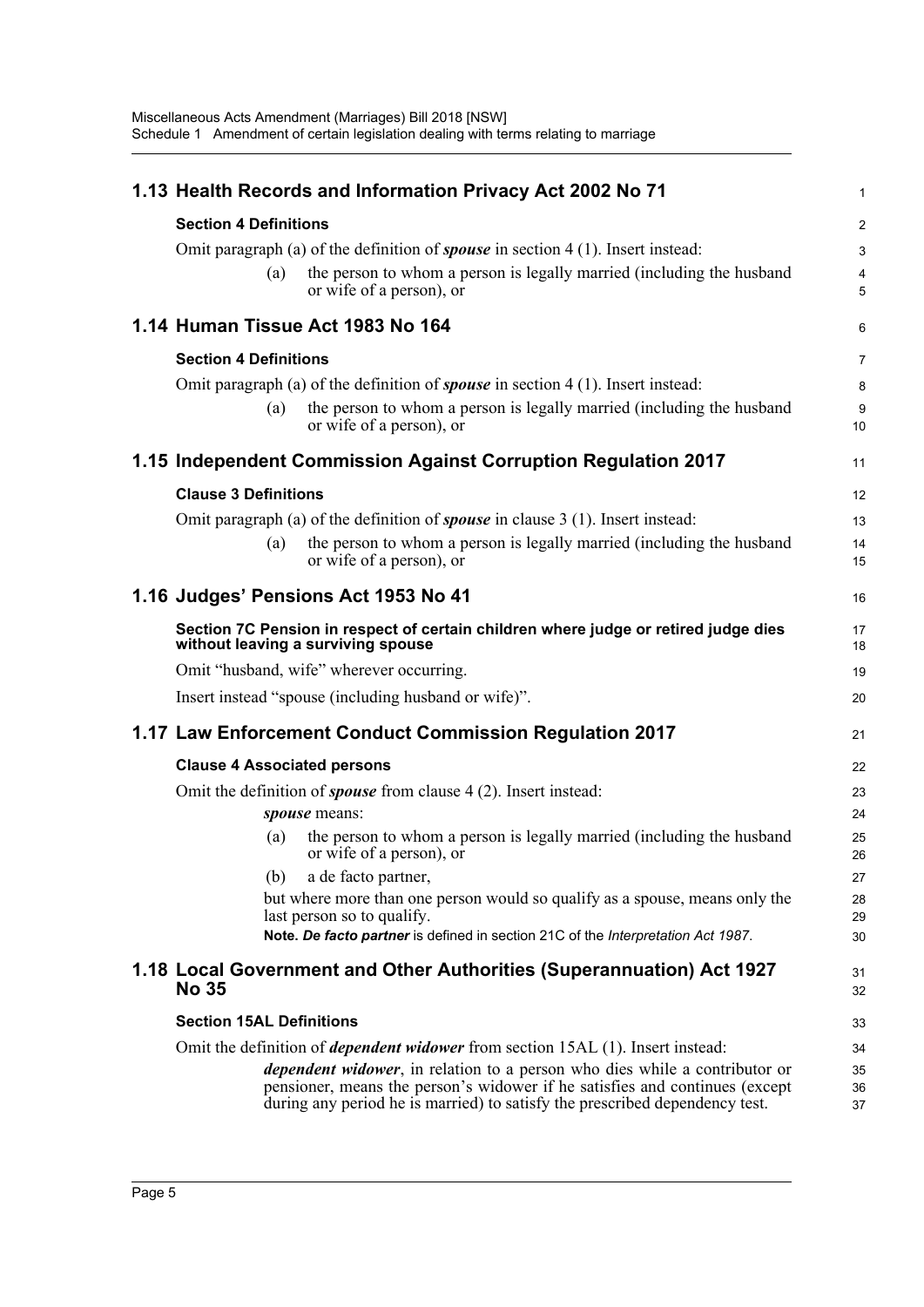|     |                                             | 1.19 Lord Howe Island Regulation 2014                                                                     | 1              |
|-----|---------------------------------------------|-----------------------------------------------------------------------------------------------------------|----------------|
| [1] | <b>Clause 22 Identification of electors</b> |                                                                                                           | 2              |
|     |                                             | Omit "A female" from clause 22 (6). Insert instead "An elector".                                          | 3              |
| [2] | <b>Clause 22 (6)</b>                        |                                                                                                           | 4              |
|     |                                             | Omit "her". Insert instead "the elector's".                                                               | 5              |
|     | 1.20 Mental Health Act 2007 No 8            |                                                                                                           | 6              |
|     | <b>Section 4 Definitions</b>                |                                                                                                           | $\overline{7}$ |
|     |                                             | Omit paragraph (a) of the definition of <b>spouse</b> in section $4(1)$ . Insert instead:                 | 8              |
|     | (a)                                         | the person to whom a person is legally married (including the husband<br>or wife of a person), or         | 9<br>10        |
|     |                                             | 1.21 Motor Accident Injuries Act 2017 No 10                                                               | 11             |
| [1] | <b>Section 1.4 Definitions</b>              |                                                                                                           | 12             |
|     |                                             | Omit paragraph (a) of the definition of <b>spouse</b> in section $1.4(1)$ . Insert instead:               | 13             |
|     | (a)                                         | the person to whom a person is legally married (including the husband<br>or wife of a person), or         | 14<br>15       |
| [2] | services                                    | Section 3.26 Statutory benefits for loss of capacity to provide gratuitous domestic                       | 16<br>17       |
|     |                                             | Omit paragraph (a) (i) of the definition of <i>dependants</i> in section 3.26 (5). Insert instead:        | 18             |
|     |                                             | a person to whom the claimant is legally married (including a<br>(i)<br>husband or wife of the claimant), | 19<br>20       |
|     |                                             | 1.22 Motor Accidents Act 1988 No 102                                                                      | 21             |
|     | <b>Section 3 Definitions</b>                |                                                                                                           | 22             |
|     |                                             | Omit paragraph (a) of the definition of <b>spouse</b> in section $3(1)$ . Insert instead:                 | 23             |
|     | (a)                                         | the person to whom a person is legally married (including the husband<br>or wife of a person), or         | 24<br>25       |
|     |                                             | 1.23 Motor Accidents Compensation Act 1999 No 41                                                          | 26             |
|     | <b>Section 3 Definitions</b>                |                                                                                                           | 27             |
|     |                                             | Omit paragraph (a) of the definition of <i>spouse</i> . Insert instead:                                   | 28             |
|     | (a)                                         | the person to whom a person is legally married (including the husband<br>or wife of a person), or         | 29<br>30       |
|     |                                             | 1.24 NSW Trustee and Guardian Act 2009 No 49                                                              | 31             |
|     | <b>Section 3 Definitions</b>                |                                                                                                           | 32             |
|     |                                             | Omit paragraph (a) of the definition of <b>spouse</b> in section $3(1)$ . Insert instead:                 | 33             |
|     | (a)                                         | the person to whom a person is legally married (including the husband<br>or wife of a person), or         | 34<br>35       |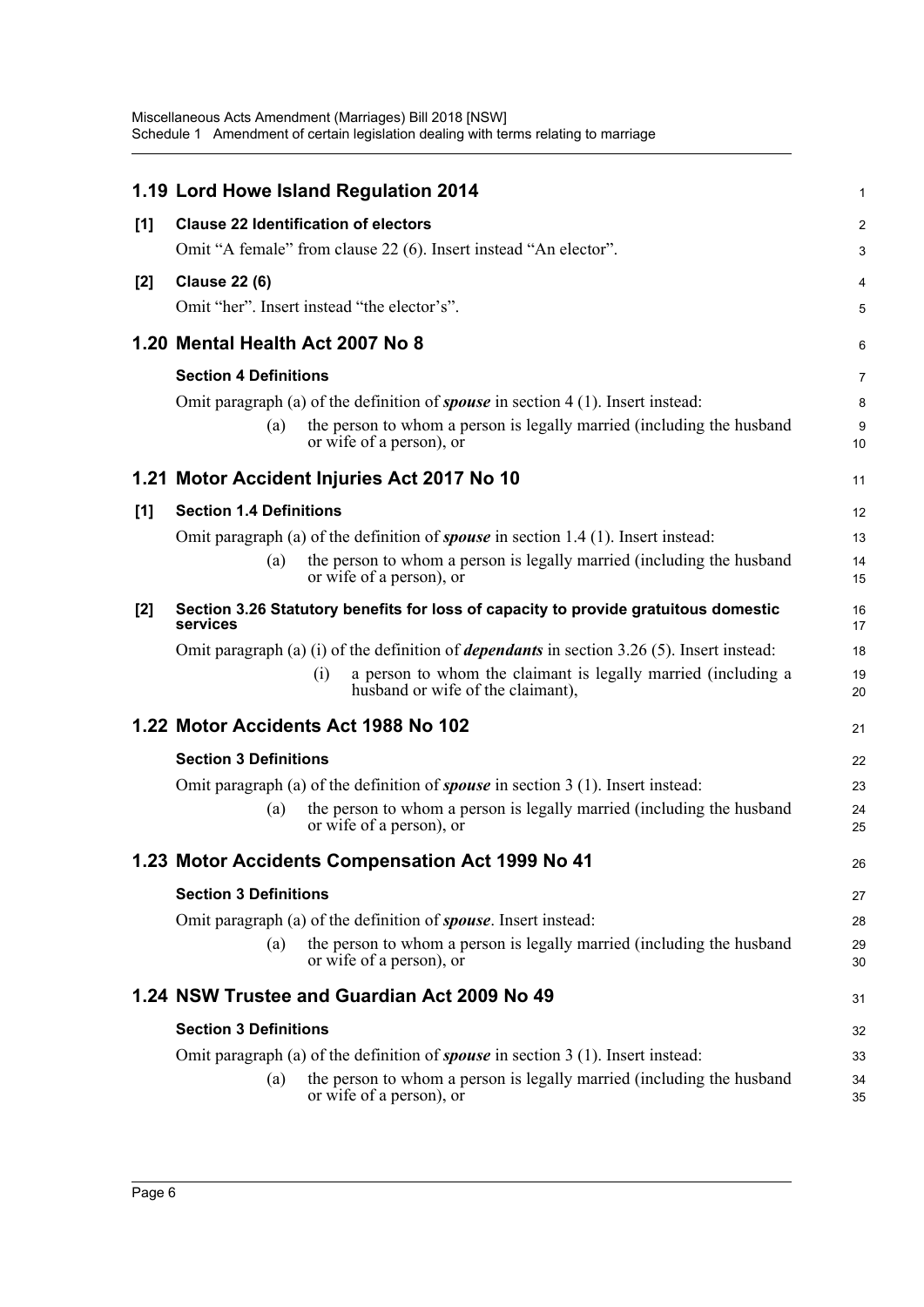|       | 1.25 Parliamentary Electorates and Elections Act 1912 No 41                                                                          | $\mathbf{1}$   |
|-------|--------------------------------------------------------------------------------------------------------------------------------------|----------------|
| [1]   | Section 101 Errors not to forfeit vote                                                                                               | 2              |
|       | Omit "female".                                                                                                                       | 3              |
| $[2]$ | Section 101                                                                                                                          | 4              |
|       | Omit "her". Insert instead "the elector's".                                                                                          | 5              |
|       | 1.26 Partnership Act 1892 (55 Vic No 12)                                                                                             | 6              |
|       | Section 2 Rules for determining existence of partnership                                                                             | $\overline{7}$ |
|       | Omit "the widow, widower" from section $2(1)(3)(c)$ .                                                                                | 8              |
|       | Insert instead "the surviving spouse (including widow or widower)".                                                                  | 9              |
|       | 1.27 Police Association Employees (Superannuation) Act 1969 No 33                                                                    | 10             |
|       | <b>Section 2 Definitions</b>                                                                                                         | 11             |
|       | Omit the definition of <i>spouse</i> from section $2(1)$ . Insert instead:                                                           | 12             |
|       | spouse of a prescribed person (within the meaning of section 3) who has died<br>means the surviving spouse of the prescribed person. | 13<br>14       |
|       | 1.28 Police Regulation (Superannuation) Act 1906 No 28                                                                               | 15             |
| [1]   | Section 1 Name of Act, commencement and definitions                                                                                  | 16             |
|       | Omit "widow or widower, as the case may be," from the definition of <i>spouse</i> in<br>section $1(2)$ .                             | 17<br>18       |
|       | Insert instead "surviving spouse (including widow or widower)".                                                                      | 19             |
| $[2]$ | Sections 20 (5) and 23 (4)                                                                                                           | 20             |
|       | Omit "widow or widower" wherever occurring. Insert instead "surviving spouse".                                                       | 21             |
|       | 1.29 Powers of Attorney Act 2003 No 53                                                                                               | 22             |
|       | Schedule 3 Prescribed expressions and authorisations for prescribed powers of<br>attorney                                            | 23<br>24       |
|       | Omit "wife, husband" from paragraph (a) of the definition of <i>relative</i> in clause 1 (3).                                        | 25             |
|       | Insert instead "spouse (including wife or husband)".                                                                                 | 26             |
|       | 1.30 Privacy Code of Practice (General) 2003                                                                                         | 27             |
|       | <b>Clause 17 Interpretation</b>                                                                                                      | 28             |
|       | Omit paragraph (a) of the definition of <b>spouse</b> in clause $17(1)$ . Insert instead:                                            | 29             |
|       | the person to whom a person is legally married (including the husband<br>(a)<br>or wife of a person), or                             | 30<br>31       |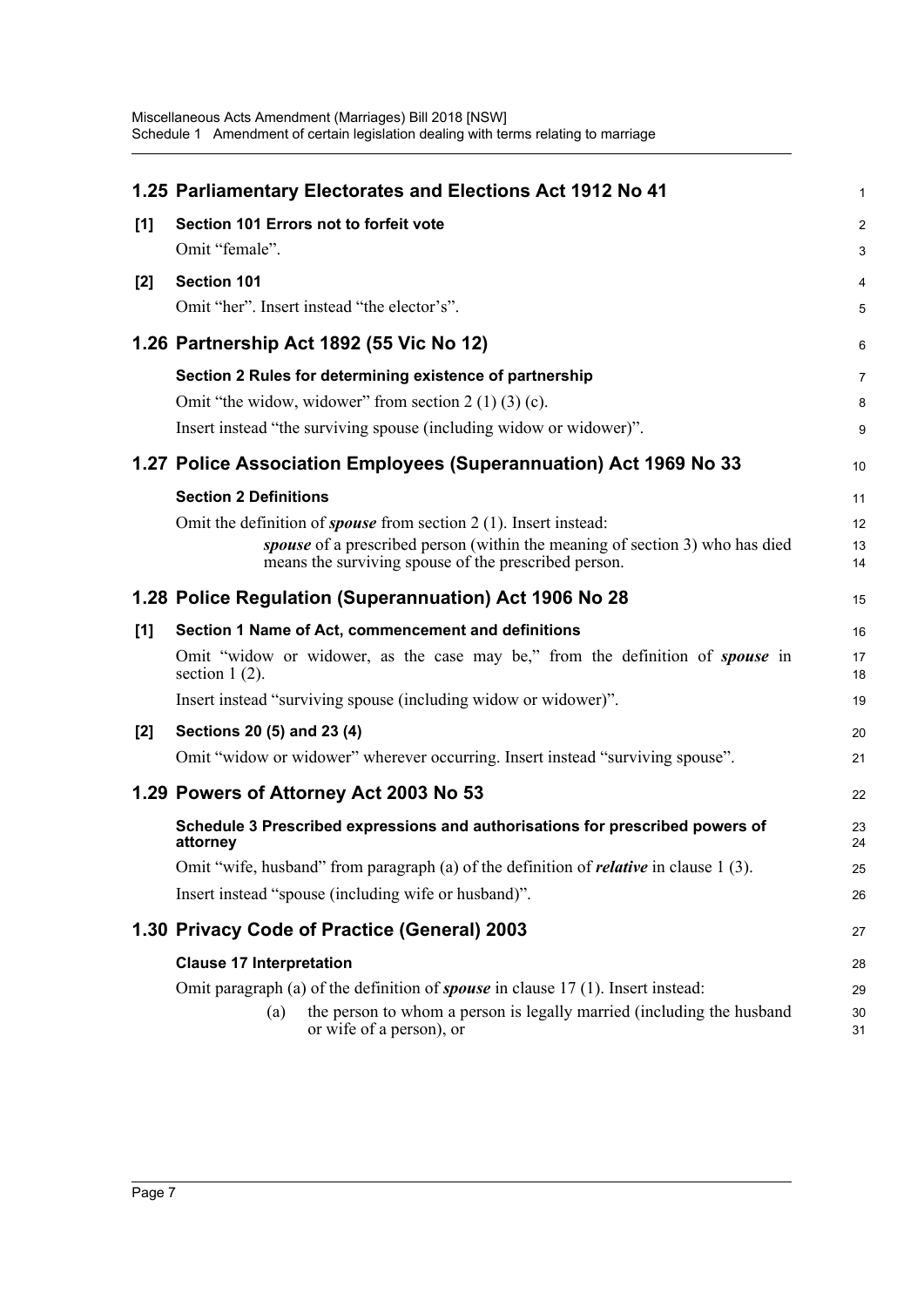|       | 1.31 Property (Relationships) Act 1984 No 147                                                                                                                                                                                                        | $\mathbf{1}$             |
|-------|------------------------------------------------------------------------------------------------------------------------------------------------------------------------------------------------------------------------------------------------------|--------------------------|
| [1]   | <b>Section 3 Definitions</b>                                                                                                                                                                                                                         | $\overline{2}$           |
|       | Insert after section $3(4)$ :                                                                                                                                                                                                                        | 3                        |
|       | (5)<br>Notes included in this Act do not form part of this Act.                                                                                                                                                                                      | 4                        |
| $[2]$ | Section 32 Cessation of order-generally                                                                                                                                                                                                              | 5                        |
|       | Insert at the end of the section:                                                                                                                                                                                                                    | 6                        |
|       | <b>Note.</b> Certain marriages other than those between a man and woman were legally<br>recognised on 9 December 2017 because of Part 5 of Schedule 1 to the Marriage<br>Amendment (Definition and Religious Freedoms) Act 2017 of the Commonwealth. | $\overline{7}$<br>8<br>9 |
| $[3]$ | Section 62 Effect of Property (Relationships) Legislation Amendment Act 1999                                                                                                                                                                         | 10                       |
|       | Omit ", which by law must be between persons of the opposite sex,".                                                                                                                                                                                  | 11                       |
|       | 1.32 Road Transport Act 2013 No 18                                                                                                                                                                                                                   | 12                       |
|       | Section 212 Interlock exemption orders                                                                                                                                                                                                               | 13                       |
|       | Omit the note to section 212 $(5)$ (c). Insert instead:                                                                                                                                                                                              | 14                       |
|       | <b>Note.</b> For example, the offender's spouse is the registered operator of the only vehicle<br>to which the offender has access and the spouse refuses consent to installation of an                                                              | 15<br>16                 |
|       | interlock device in it; the offender owns a chauffeur-driven limousine business and<br>seeks exemption from installing an interlock device in cars used in the business.                                                                             | 17<br>18                 |
|       | 1.33 State Authorities Non-contributory Superannuation Act 1987 No 212                                                                                                                                                                               | 19                       |
|       | <b>Section 3 Definitions</b>                                                                                                                                                                                                                         | 20                       |
|       | Omit the definition of <i>spouse</i> from section 3 (1). Insert instead:                                                                                                                                                                             | 21                       |
|       | spouse of a deceased employee or deceased former employee means the<br>surviving spouse of the employee or former employee.                                                                                                                          | 22<br>23                 |
|       | 1.34 State Authorities Superannuation Act 1987 No 211                                                                                                                                                                                                | 24                       |
|       | <b>Section 3 Definitions</b>                                                                                                                                                                                                                         | 25                       |
|       | Omit the definition of <i>spouse</i> from section $3(1)$ . Insert instead:                                                                                                                                                                           | 26                       |
|       | spouse of a deceased contributor or deceased former contributor means the<br>surviving spouse of the contributor or former contributor.                                                                                                              | 27<br>28                 |
|       | 1.35 State Authorities Superannuation (Ex-Snowy Mountains                                                                                                                                                                                            | 29                       |
|       | <b>Hydro-Electric Authority Superannuation Fund Transfer) Regulation</b><br>2003                                                                                                                                                                     | 30<br>31                 |
|       | <b>Clause 3 Definitions</b>                                                                                                                                                                                                                          | 32                       |
|       | Omit "widow or widower" from the definition of <i>spouse</i> .                                                                                                                                                                                       | 33                       |
|       | Insert instead "surviving spouse (including widow or widower)".                                                                                                                                                                                      | 34                       |
|       | 1.36 Succession Act 2006 No 80                                                                                                                                                                                                                       | 35                       |
| [1]   | Section 54 Persons entitled to inspect will of deceased person                                                                                                                                                                                       | 36                       |
|       | Omit "(whether of the same or the opposite sex)" from section 54 $(2)$ (c).                                                                                                                                                                          | 37                       |
|       |                                                                                                                                                                                                                                                      |                          |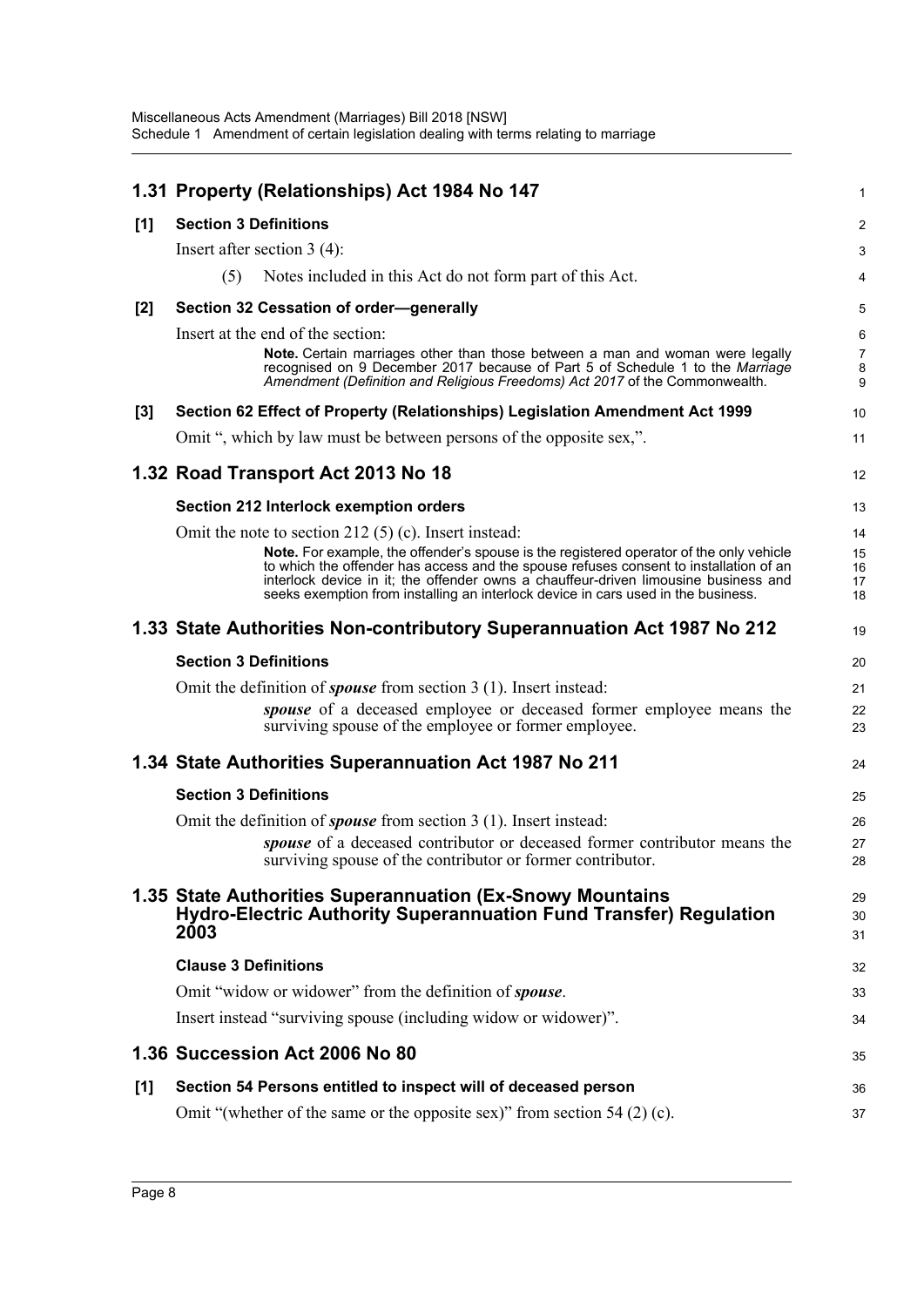Miscellaneous Acts Amendment (Marriages) Bill 2018 [NSW] Schedule 1 Amendment of certain legislation dealing with terms relating to marriage

| $[2]$ | <b>Section 57 Eligible persons</b>                                                                                    |                |
|-------|-----------------------------------------------------------------------------------------------------------------------|----------------|
|       | Omit "wife or husband" wherever occurring. Insert instead "spouse".                                                   |                |
|       | 1.37 Superannuation Act 1916 No 28                                                                                    |                |
|       | <b>Section 3 Definitions</b>                                                                                          | 4              |
|       | Omit "widow or widower, as the case may be," from the definition of <b>Spouse</b> in<br>section $3(1)$ .              | $\epsilon$     |
|       | Insert instead "surviving spouse (including widow or widower)".                                                       | 7              |
|       | 1.38 Transport Employees Retirement Benefits Act 1967 No 96                                                           | ε              |
|       | Section 51 Assignment of policies of assurance to the Board in certain cases                                          | ς              |
|       | Omit "husband or wife" from section 51 (1).                                                                           | 10             |
|       | Insert instead "spouse (including husband or wife)".                                                                  | 11             |
|       | 1.39 Trustee Act 1925 No 14                                                                                           | 12             |
|       | <b>Section 45 Protective trusts</b>                                                                                   | 13             |
|       | Omit paragraph (a) of the definition of <i>spouse</i> in section $45(11)$ . Insert instead:                           | 14             |
|       | the person to whom a person is legally married (including the husband<br>(a)<br>or wife of a person), or              | 15<br>16       |
|       | 1.40 Uniform Civil Procedure Rules 2005                                                                               | 17             |
|       | Rule 1.19 Assignment of business to Equity Division                                                                   | 18             |
|       | Omit "husband and wife" from rule 1.19 (c).                                                                           | 19             |
|       | Insert instead "spouses (including husband and wife)".                                                                | 20             |
|       | 1.41 Water Management (General) Regulation 2011                                                                       | 21             |
|       | <b>Clause 211 Definitions</b>                                                                                         | 22             |
|       | Omit "widow or widower" from paragraph $(b)$ (i) of the definition of <i>eligible pensioner</i> in<br>clause 211 (1). | 23<br>24       |
|       | Insert instead "surviving spouse (including widow or widower)".                                                       | 25             |
|       | 1.42 Workers Compensation Act 1987 No 70                                                                              | 26             |
| [1]   | Section 85 Payments to NSW Trustee for benefit of beneficiary                                                         | 27             |
|       | Omit "a widow or widower" from section 85 (3).                                                                        | 28             |
|       | Insert instead "a surviving spouse (including widow or widower)".                                                     | 29             |
| $[2]$ | Section 85 (3) and (4)                                                                                                | 3 <sub>C</sub> |
|       | Omit "the widow or widower" wherever occurring. Insert instead "the surviving spouse".                                | 31             |
| $[3]$ | Schedule 6 Savings, transitional and other provisions                                                                 | 32             |
|       | Omit "wife or husband" from clause $4(1)(b)(i)$ in Part 4.                                                            | 33             |
|       | Insert instead "spouse (including wife or husband)".                                                                  | 34             |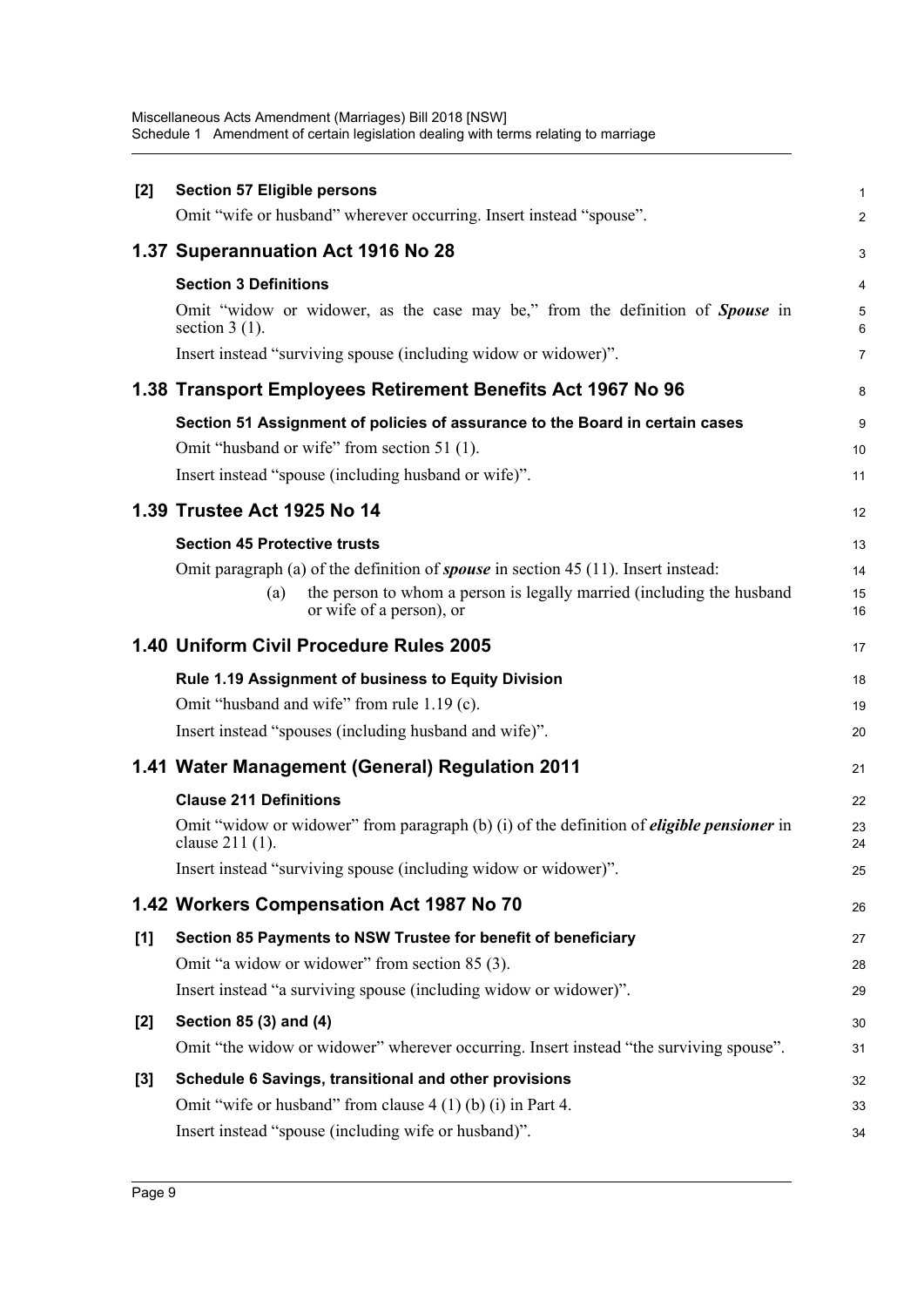|       | 1.43 Workers' Compensation (Dust Diseases) Act 1942 No 14                                                           | 1                   |
|-------|---------------------------------------------------------------------------------------------------------------------|---------------------|
| [1]   | <b>Section 3 Definitions</b>                                                                                        | $\overline{2}$      |
|       | Omit "a husband or wife of the person" from paragraph (a) of the definition of <b>Spouse</b> in<br>section $3(1)$ . | 3<br>$\overline{4}$ |
|       | Insert instead "a person to whom the person is legally married".                                                    | 5                   |
| $[2]$ | Section 3 (1), definition of "Spouse"                                                                               | 6                   |
|       | Omit paragraph (b) (i). Insert instead:                                                                             | $\overline{7}$      |
|       | a person to whom the person is legally married, or<br>(i)                                                           | 8                   |
|       | 1.44 Workplace Injury Management and Workers Compensation Act 1998<br><b>No 86</b>                                  | 9<br>10             |
| [1]   | <b>Section 4 Definitions</b>                                                                                        | 11                  |
|       | Omit "wife or husband" from the definition of <i>member of a family</i> in section 4 (1).                           | 12                  |
|       | Insert instead "spouse (including wife or husband)".                                                                | 13                  |
| $[2]$ | Section 4 (1), definition of "spouse"                                                                               | 14                  |
|       | Omit "a husband or wife of the person" from paragraph (a).                                                          | 15                  |
|       | Insert instead "a person to whom the person is legally married (including a husband or<br>wife)".                   | 16<br>17            |
| $[3]$ | Section 4 (1), definition of "spouse"                                                                               | 18                  |
|       | Omit paragraph (b) (i). Insert instead:                                                                             | 19                  |
|       | a person to whom the person is legally married (including a<br>(1)<br>husband or wife), or                          | 20<br>21            |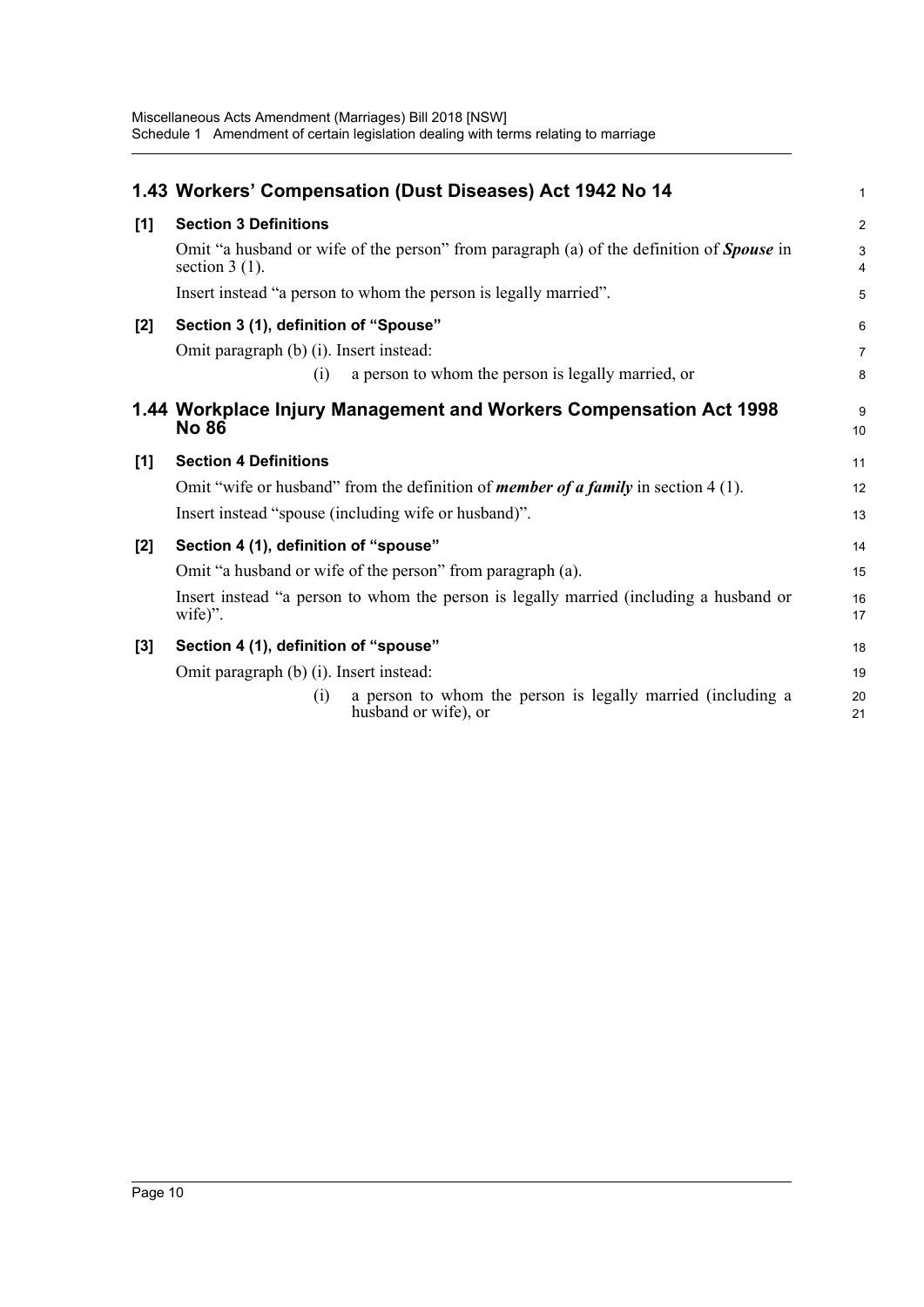<span id="page-16-0"></span>

|         | <b>Schedule 2</b> |                      | Amendment of certain legislation dealing with<br>terms relating to parentage                                                                                                                                                                                                                  | $\mathbf{1}$<br>$\overline{2}$ |
|---------|-------------------|----------------------|-----------------------------------------------------------------------------------------------------------------------------------------------------------------------------------------------------------------------------------------------------------------------------------------------|--------------------------------|
| 2.1     |                   |                      | Adoption Act 2000 No 75                                                                                                                                                                                                                                                                       | 3                              |
| [1]     |                   | <b>Dictionary</b>    |                                                                                                                                                                                                                                                                                               | 4                              |
|         |                   |                      | Omit the definition of <i>married</i> . Insert instead:                                                                                                                                                                                                                                       | $\sqrt{5}$                     |
|         |                   |                      | <i>married</i> means:                                                                                                                                                                                                                                                                         | 6                              |
|         |                   |                      | two persons who are legally married to one another, or<br>(a)                                                                                                                                                                                                                                 | $\overline{7}$                 |
|         |                   |                      | two Aboriginal or Torres Strait Islander persons who are living together<br>(b)<br>in a relationship that is recognised as a marriage according to the<br>traditions of an Aboriginal community or Aboriginal or Torres Strait<br>Islander group to which they belong.                        | 8<br>9<br>10<br>11             |
| [2]     |                   |                      | Dictionary, definition of "step parent"                                                                                                                                                                                                                                                       | 12                             |
|         |                   |                      | Omit "birth parent or adoptive parent" from paragraph (a).                                                                                                                                                                                                                                    | 13                             |
|         |                   |                      | Insert instead "birth parent, parent or adoptive parent".                                                                                                                                                                                                                                     | 14                             |
| [3]     |                   |                      | Sections 68 (c), 72 (3) (c) and 73 (4) (c)                                                                                                                                                                                                                                                    | 15                             |
|         |                   |                      | Omit "the mother, the father" wherever occurring.                                                                                                                                                                                                                                             | 16                             |
|         |                   |                      | Insert instead "the parent (including the mother or father)".                                                                                                                                                                                                                                 | 17                             |
| $2.2\,$ |                   |                      | <b>Adoption Regulation 2015</b>                                                                                                                                                                                                                                                               | 18                             |
| [1]     |                   |                      | <b>Clause 46 Assessment of applicants for adoption</b>                                                                                                                                                                                                                                        | 19                             |
|         |                   |                      | Omit "a husband and wife or by de facto partners" from clause 46 (6).                                                                                                                                                                                                                         | 20                             |
|         |                   |                      | Insert instead "a couple".                                                                                                                                                                                                                                                                    | 21                             |
| [2]     |                   | <b>Clause 46 (6)</b> |                                                                                                                                                                                                                                                                                               | 22                             |
|         |                   |                      | Omit "either of them". Insert instead "a person of the couple".                                                                                                                                                                                                                               | 23                             |
| 2.3     |                   |                      | Guardianship of Infants Act 1916 No 41                                                                                                                                                                                                                                                        | 24                             |
| [1]     | <b>Section 13</b> |                      |                                                                                                                                                                                                                                                                                               | 25                             |
|         |                   |                      | Omit the section. Insert instead:                                                                                                                                                                                                                                                             | 26                             |
|         | 13                |                      | Rights of surviving parent as to guardianship                                                                                                                                                                                                                                                 | 27                             |
|         |                   | (1)                  | On the death of a parent of a minor (the <i>deceased parent</i> ), a surviving parent<br>of the minor is, subject to the provisions of this Act, to be a guardian of the<br>minor, either alone or jointly with any guardian appointed by the deceased<br>parent.                             | 28<br>29<br>30<br>31           |
|         |                   | (2)                  | Where no guardian has been appointed by the deceased parent, or if the<br>guardian or guardians appointed by the deceased parent is or are dead or<br>refuses or refuse to act, the court may, if it thinks fit, appoint a guardian to act<br>jointly with the surviving parent of the minor. | 32<br>33<br>34<br>35           |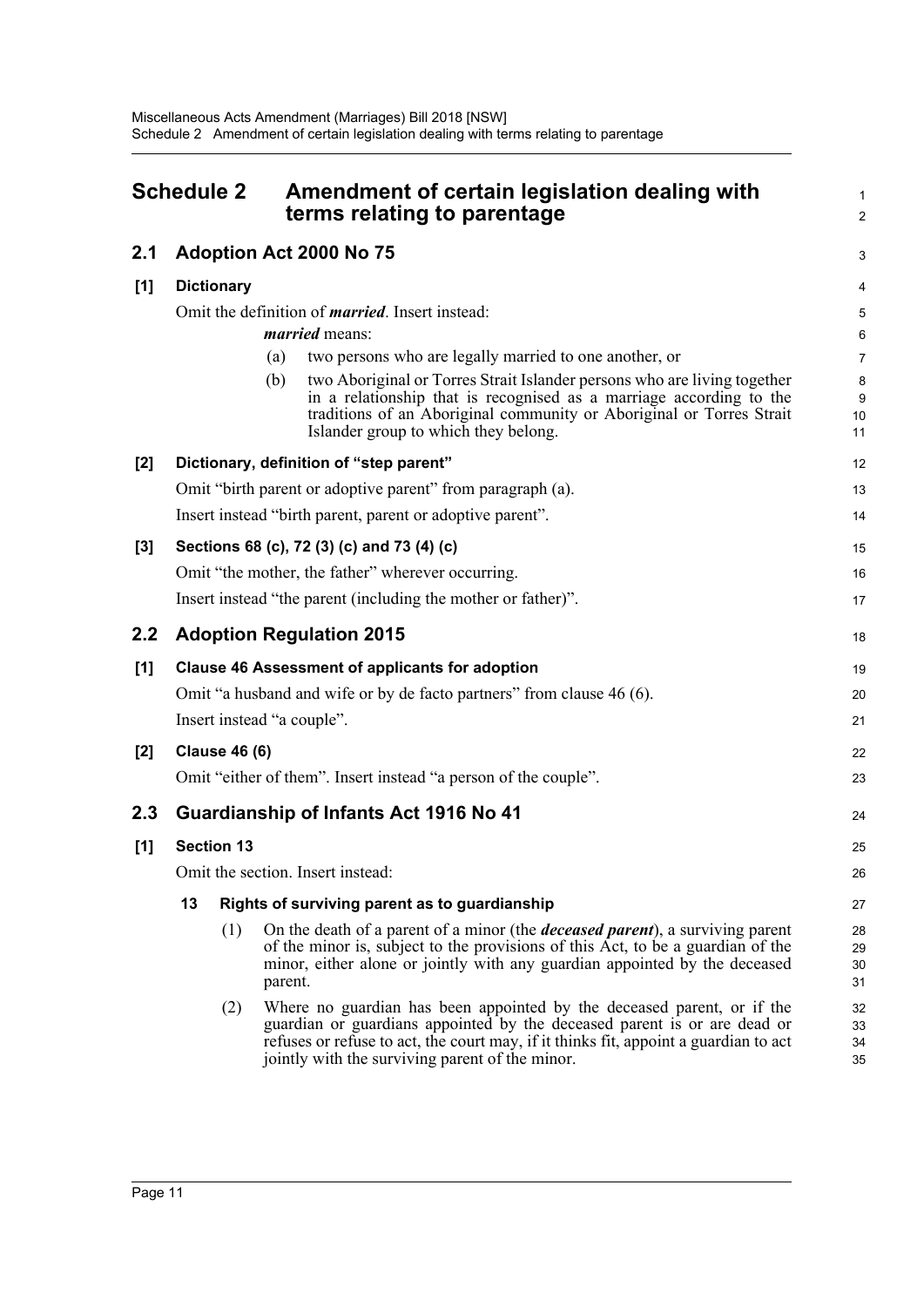| [2]   | Section 14 Power of parents to appoint guardians                                                                                                          |                |
|-------|-----------------------------------------------------------------------------------------------------------------------------------------------------------|----------------|
|       | Omit section 14 (1) and (2). Insert instead:                                                                                                              | 2              |
|       | The parent (including a mother or father) of a minor may by deed or will<br>(1)<br>appoint any person to be guardian of the minor after his or her death. |                |
| [3]   | <b>Section 14 (3)</b>                                                                                                                                     | E              |
|       | Omit "the mother or father, as the case may be,".                                                                                                         | Е              |
|       | Insert instead "the surviving parent (including the mother or father, as the case may be)".                                                               | 7              |
| [4]   | <b>Section 14 (3)</b>                                                                                                                                     | ε              |
|       | Omit "the mother or father" where secondly and thirdly occurring.                                                                                         | ς              |
|       | Insert instead "the surviving parent".                                                                                                                    | 10             |
| [5]   | Section 14 (4)                                                                                                                                            | 11             |
|       | Omit "the mother or father" wherever occurring. Insert instead "the surviving parent".                                                                    | 12             |
| 2.4   | <b>Status of Children Act 1996 No 76</b>                                                                                                                  | 13             |
| [1]   | <b>Section 3 Definitions</b>                                                                                                                              | 14             |
|       | Insert in alphabetical order in section $3(1)$ :                                                                                                          | 15             |
|       | spouse includes a spouse under a void or voidable marriage.                                                                                               | 16             |
| $[2]$ | Section 3 (2)                                                                                                                                             | 17             |
|       | Omit "father and mother" wherever occurring.                                                                                                              | 18             |
|       | Insert instead "parents (including father and mother)".                                                                                                   | 19             |
| [3]   | Section 5 All children are of equal status                                                                                                                | 20             |
|       | Omit "the person's father and mother (or either of them)" from section 5 (1).                                                                             | 21             |
|       | Insert instead "the person's parents (or either of the person's parents)".                                                                                | 22             |
| [4]   | Section 9 Presumptions of parentage arising from marriage                                                                                                 | 23             |
|       | Omit "husband" wherever occurring. Insert instead "spouse".                                                                                               | 24             |
| [5]   | Section 14 Presumptions of parentage arising out of use of fertilisation procedures                                                                       | 25             |
|       | Omit "married woman" wherever occurring in section 14 (1) and (6).                                                                                        | 26             |
|       | Insert instead "woman who is married to a man".                                                                                                           | 27             |
| [6]   | Section 14 (1A)                                                                                                                                           | 28             |
|       | Insert "who is married to or" after "a woman".                                                                                                            | 29             |
| $[7]$ | Section 14 (5A)                                                                                                                                           | 3 <sub>C</sub> |
|       | Insert "spouse or" after "pregnancy of her".                                                                                                              | 31             |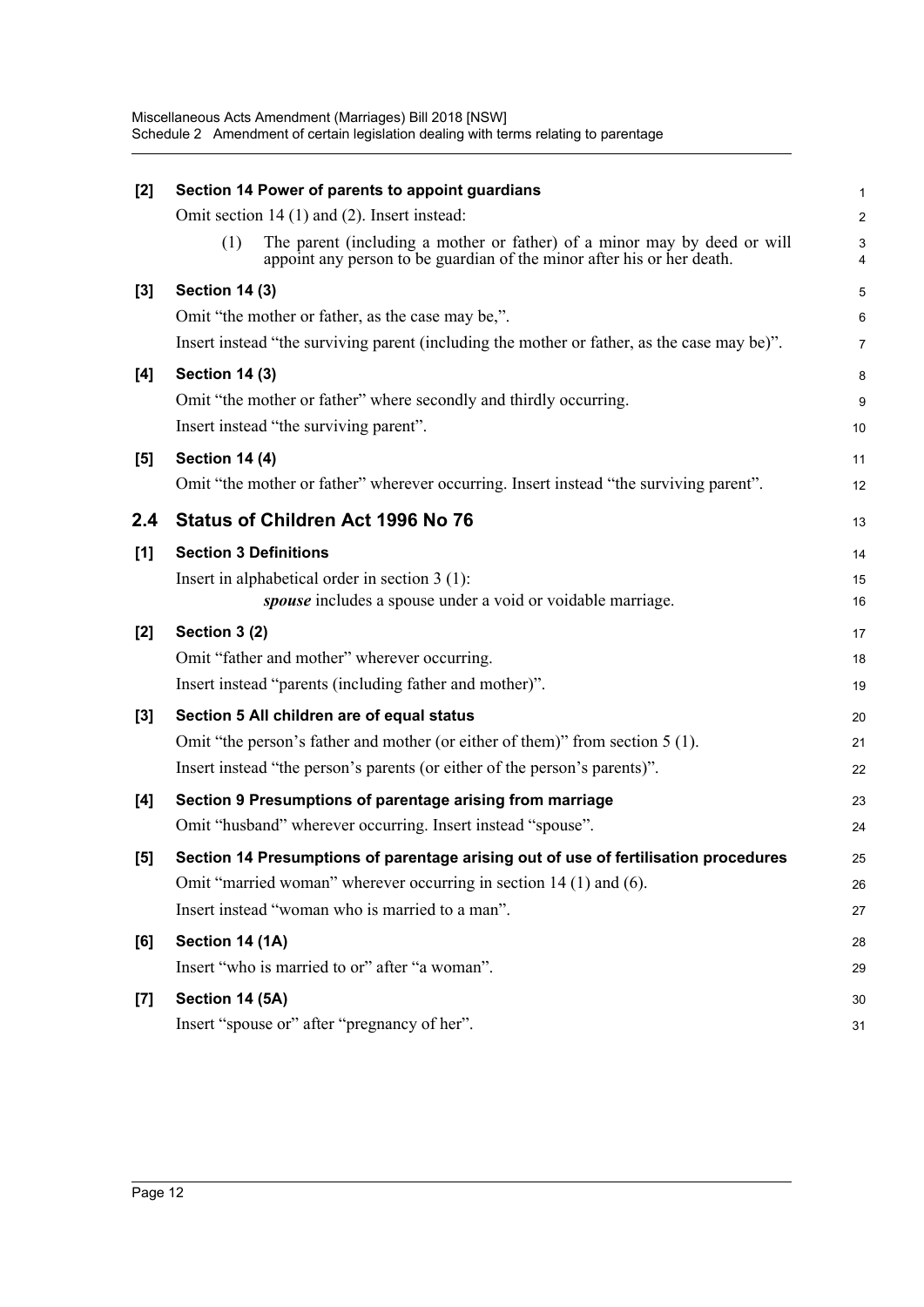<span id="page-18-0"></span>

|       | <b>Schedule 3</b><br><b>Amendment of Births, Deaths and Marriages</b><br><b>Registration Act 1995 No 62</b>                                 | 2           |
|-------|---------------------------------------------------------------------------------------------------------------------------------------------|-------------|
| [1]   | Section 32B Application to alter register to record change of sex                                                                           | З           |
| $[2]$ | Omit "and" at the end of section $32B(1)$ (b) and omit section $32B(1)$ (c).<br><b>Section 32B</b>                                          | 4<br>5      |
| [3]   | Omit "and" at the end of section $32B(2)$ (b) and omit section $32B(2)$ (c).<br>Section 32D Alteration of register<br>Omit section 32D (3). | Е<br>7<br>ε |
| [4]   | Section 32DA Application to register change of sex<br>Omit section $32DA(1)(d)$ .                                                           | ς<br>10     |
| [5]   | Section 32DA (2) (d)<br>Omit the paragraph.                                                                                                 | 11<br>12    |
| [6]   | Section 32DC Decision to register change of sex<br>Omit section 32DC (3).                                                                   | 13<br>14    |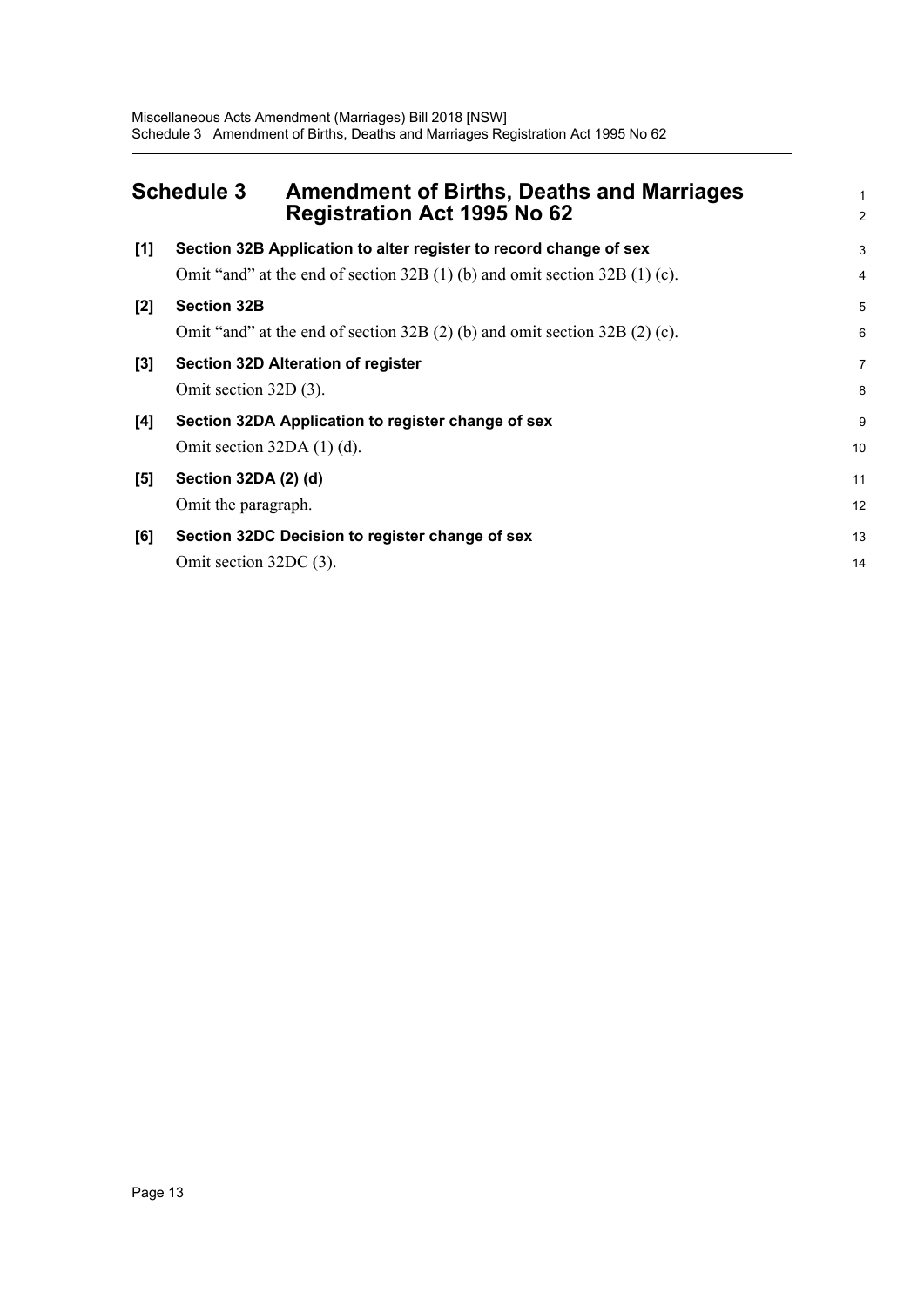<span id="page-19-0"></span>

|       | <b>Schedule 4</b>                                            | <b>Amendment of Evidence Act 1995 No 25</b>                                                                                                                                                                                                                        | 1                    |
|-------|--------------------------------------------------------------|--------------------------------------------------------------------------------------------------------------------------------------------------------------------------------------------------------------------------------------------------------------------|----------------------|
| [1]   | Section 73 Exception: reputation as to relationships and age |                                                                                                                                                                                                                                                                    |                      |
|       |                                                              | Omit "a man and a woman" from section 73 (1) (b). Insert instead "2 people".                                                                                                                                                                                       | 3                    |
| $[2]$ | Schedule 2 Savings, transitional and other provisions        |                                                                                                                                                                                                                                                                    |                      |
|       | Insert after Part 4:                                         |                                                                                                                                                                                                                                                                    |                      |
|       | Part 5                                                       | Provisions consequent on the enactment of the<br><b>Miscellaneous Acts Amendment (Marriages) Act</b>                                                                                                                                                               | 6<br>$\overline{7}$  |
|       |                                                              | 2018                                                                                                                                                                                                                                                               | 8                    |
|       | 26                                                           | Application of amendment to section 73—exception to the hearsay rule for<br>evidence concerning relationship                                                                                                                                                       | 9<br>10 <sup>1</sup> |
|       |                                                              | The amendment to section 73 made by the Miscellaneous Acts Amendment<br>(Marriages) Act 2018 applies in relation to evidence adduced on or after the<br>commencement of this Part, whether the proceedings are commenced before,<br>on or after that commencement. | 11<br>12<br>13<br>14 |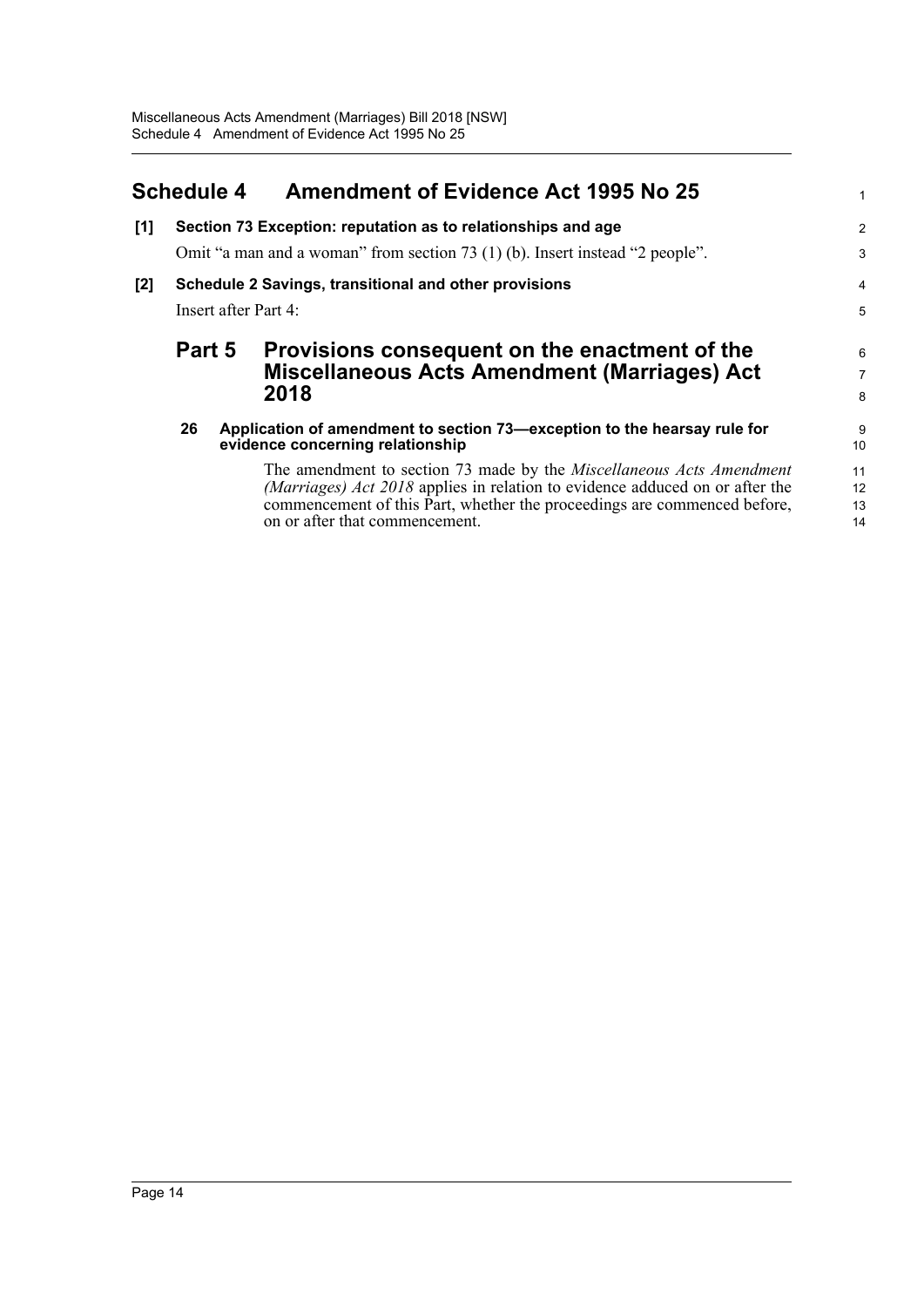<span id="page-20-0"></span>

|       | <b>Schedule 5</b>            |                    |       | <b>Amendment of Guardianship Act 1987 No 257</b>                                                                                                                                                                                                                                     | $\mathbf{1}$              |
|-------|------------------------------|--------------------|-------|--------------------------------------------------------------------------------------------------------------------------------------------------------------------------------------------------------------------------------------------------------------------------------------|---------------------------|
| [1]   | <b>Section 3 Definitions</b> |                    |       | $\overline{2}$                                                                                                                                                                                                                                                                       |                           |
|       |                              |                    |       | Omit paragraph (a) of the definition of <b>spouse</b> in section $3(1)$ . Insert instead:                                                                                                                                                                                            | $\ensuremath{\mathsf{3}}$ |
|       |                              |                    | (a)   | the person to whom a person is legally married (including the husband<br>or wife of a person), or                                                                                                                                                                                    | 4<br>5                    |
| [2]   |                              |                    |       | Section 6HA Automatic revocation of appointment by marriage of appointer                                                                                                                                                                                                             | 6                         |
|       |                              |                    |       | Insert at the end of the section:                                                                                                                                                                                                                                                    | $\overline{7}$            |
|       |                              |                    |       | Note. See section 6HC for certain appointments taken not to have been revoked on the<br>recognition of same sex marriages.                                                                                                                                                           | 8<br>9                    |
| $[3]$ |                              | <b>Section 6HC</b> |       |                                                                                                                                                                                                                                                                                      | 10                        |
|       |                              |                    |       | Insert after section 6HB:                                                                                                                                                                                                                                                            | 11                        |
|       | 6HC                          |                    |       | Certain appointments not revoked on recognition of same sex marriages                                                                                                                                                                                                                | 12                        |
|       |                              | (1)                | that: | This section applies to an appointment of a person as an enduring guardian                                                                                                                                                                                                           | 13<br>14                  |
|       |                              |                    | (a)   | was made by a person who at the time of making the appointment was<br>party to a marriage that had been solemnised and that marriage was a<br>recognised same sex marriage on the recognition day, and                                                                               | 15<br>16<br>17            |
|       |                              |                    | (b)   | was in force immediately before the recognition day, and                                                                                                                                                                                                                             | 18                        |
|       |                              |                    | (c)   | was revoked by the operation of section 6HA on the recognition day<br>because of the recognised same sex marriage of the person who made<br>the appointment.                                                                                                                         | 19<br>20<br>21            |
|       |                              | (2)                |       | An appointment to which this section applies is taken not to have been revoked<br>by the operation of section 6HA.                                                                                                                                                                   | 22<br>23                  |
|       |                              | (3)                |       | However, subsection (2) does not apply if the appointment to which this<br>section applies was made by a person who made a subsequent appointment on<br>or after the recognition day but only from the day on which that subsequent<br>appointment was made.                         | 24<br>25<br>26<br>27      |
|       |                              | (4)                |       | Anything done or omitted to be done by a person, whose appointment as an<br>enduring guardian is an appointment to which subsection $(2)$ applies, that<br>would have been lawful if this section applied at the time concerned, is taken<br>to be (and always to have been) lawful. | 28<br>29<br>30<br>31      |
|       |                              | (5)                |       | In this section:                                                                                                                                                                                                                                                                     | 32                        |
|       |                              |                    |       | <i>recognised same sex marriage</i> means a marriage that:                                                                                                                                                                                                                           | 33                        |
|       |                              |                    | (a)   | was solemnised before the recognition day, and                                                                                                                                                                                                                                       | 34                        |
|       |                              |                    | (b)   | was recognised in Australia as valid on the recognition day because of<br>Part 5 of Schedule 1 to the Marriage Amendment (Definition and<br><i>Religious Freedoms) Act 2017</i> of the Commonwealth, and                                                                             | 35<br>36<br>37            |
|       |                              |                    | (c)   | would not have been recognised apart from that Part.                                                                                                                                                                                                                                 | 38                        |
|       |                              |                    |       | <i>recognition day</i> means the day on which Part 5 of Schedule 1 to the <i>Marriage</i><br>Amendment (Definition and Religious Freedoms) Act 2017 of the<br>Commonwealth commenced.                                                                                                | 39<br>40<br>41            |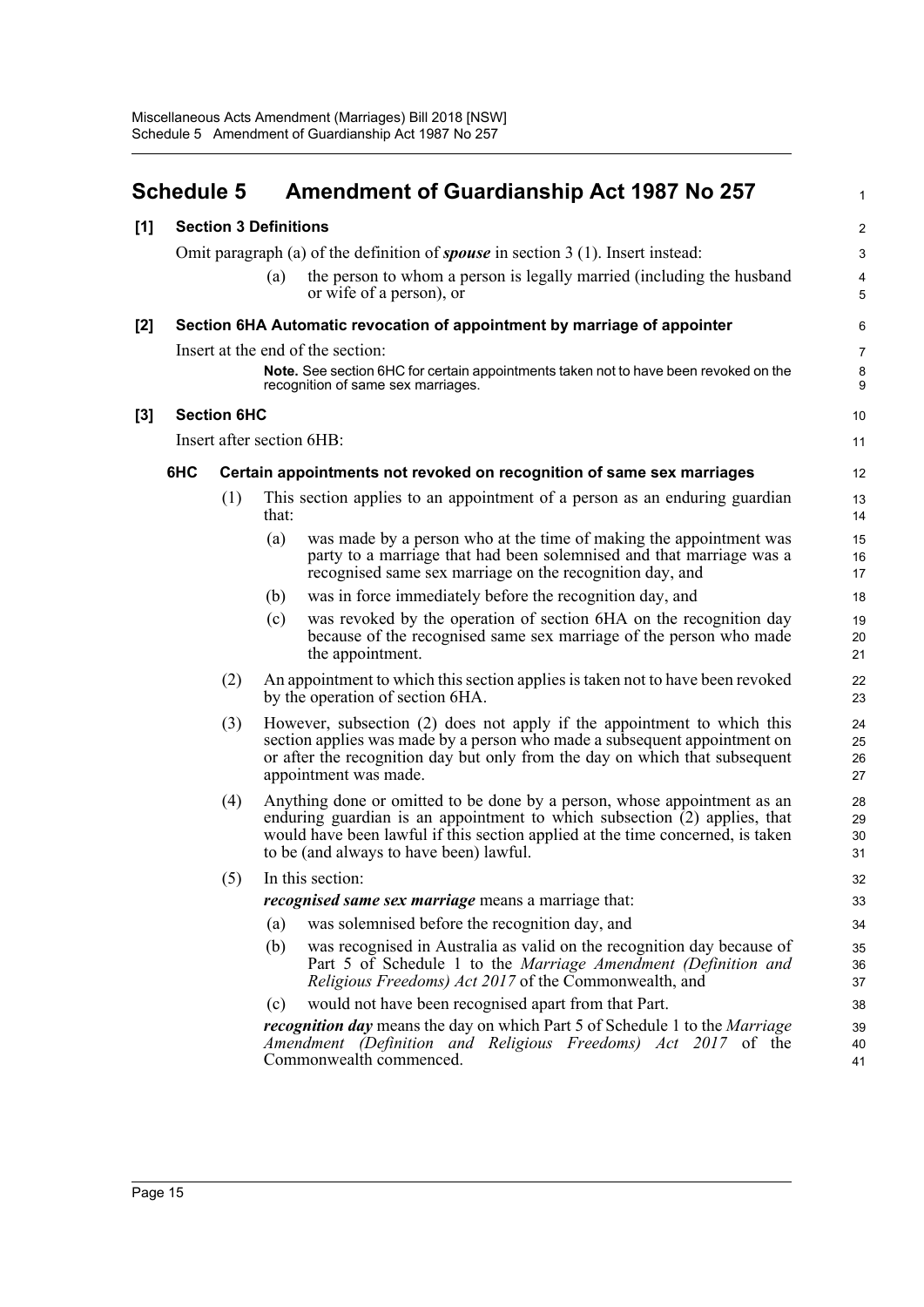<span id="page-21-0"></span>

|     | <b>Schedule 6</b> |                      | <b>Amendment of Married Persons (Equality of</b><br><b>Status) Act 1996 No 96</b>                                                                                                               | 2                          |  |
|-----|-------------------|----------------------|-------------------------------------------------------------------------------------------------------------------------------------------------------------------------------------------------|----------------------------|--|
| [1] |                   |                      | Section 5 Spouses can sue each other in tort                                                                                                                                                    |                            |  |
|     |                   |                      | Omit "A husband and wife each has".                                                                                                                                                             |                            |  |
|     |                   |                      | Insert instead "Spouses (including a husband and wife) each have".                                                                                                                              | ŧ                          |  |
| [2] |                   |                      | <b>Section 9 Spouses as beneficiaries</b>                                                                                                                                                       | Е                          |  |
|     |                   |                      | Omit "A husband and wife" and "the husband and wife".                                                                                                                                           | 7                          |  |
|     |                   |                      | Insert instead "Spouses (including a husband and wife)" and "the spouses", respectively.                                                                                                        | ε                          |  |
| [3] |                   | Schedule 3, heading  | Omit the heading. Insert instead:                                                                                                                                                               | ç<br>10                    |  |
|     |                   | <b>Schedule 3</b>    | Savings, transitional and other provisions                                                                                                                                                      | 11                         |  |
| [4] | <b>Schedule 3</b> |                      |                                                                                                                                                                                                 |                            |  |
|     |                   |                      | Omit clause 1 (1). Insert instead:                                                                                                                                                              | 13                         |  |
|     |                   | (1)                  | The regulations may contain provisions of a savings or transitional nature<br>consequent on the enactment of this Act or any Act that amends this Act.                                          | 14<br>15                   |  |
| [5] | <b>Schedule 3</b> |                      |                                                                                                                                                                                                 |                            |  |
|     |                   | Insert after Part 2: |                                                                                                                                                                                                 | 17                         |  |
|     | Part 3            |                      | Provisions consequent on enactment of the<br><b>Miscellaneous Acts Amendment (Marriages) Act</b><br>2018                                                                                        | 18<br>1 <sup>c</sup><br>20 |  |
|     | 4                 |                      | Savings and transitional regulations for any amended instrument                                                                                                                                 | 21                         |  |
|     |                   | (1)                  | The regulations under the following Acts may contain provisions of a savings<br>or transitional nature consequent on the enactment of the amending Act:                                         | 22<br>23                   |  |
|     |                   | (a)                  | an Act amended by the amending Act,                                                                                                                                                             | 24                         |  |
|     |                   | (b)                  | an Act under which an instrument is made if that instrument is amended<br>by the amending Act.                                                                                                  | 25<br>26                   |  |
|     |                   | (2)                  | Any such provision may, if the regulations so provide, take effect from the<br>date of assent to the amending Act or a later date.                                                              | 27<br>28                   |  |
|     |                   | (3)                  | To the extent to which any such provision takes effect from a date that is<br>earlier than the date of its publication on the NSW legislation website, the<br>provision does not operate so as: | <b>29</b><br>30<br>31      |  |
|     |                   | (a)                  | to affect, in a manner prejudicial to any person (other than the State or<br>an authority of the State), the rights of that person existing before the<br>date of its publication, or           | 32<br>33<br>34             |  |
|     |                   | (b)                  | to impose liabilities on any person (other than the State or an authority<br>of the State) in respect of anything done or omitted to be done before the<br>date of its publication.             | 35<br>36<br>37             |  |
|     |                   | (4)                  | This clause does not limit any power under an Act to make regulations of a<br>savings or transitional nature.                                                                                   | 38<br>39                   |  |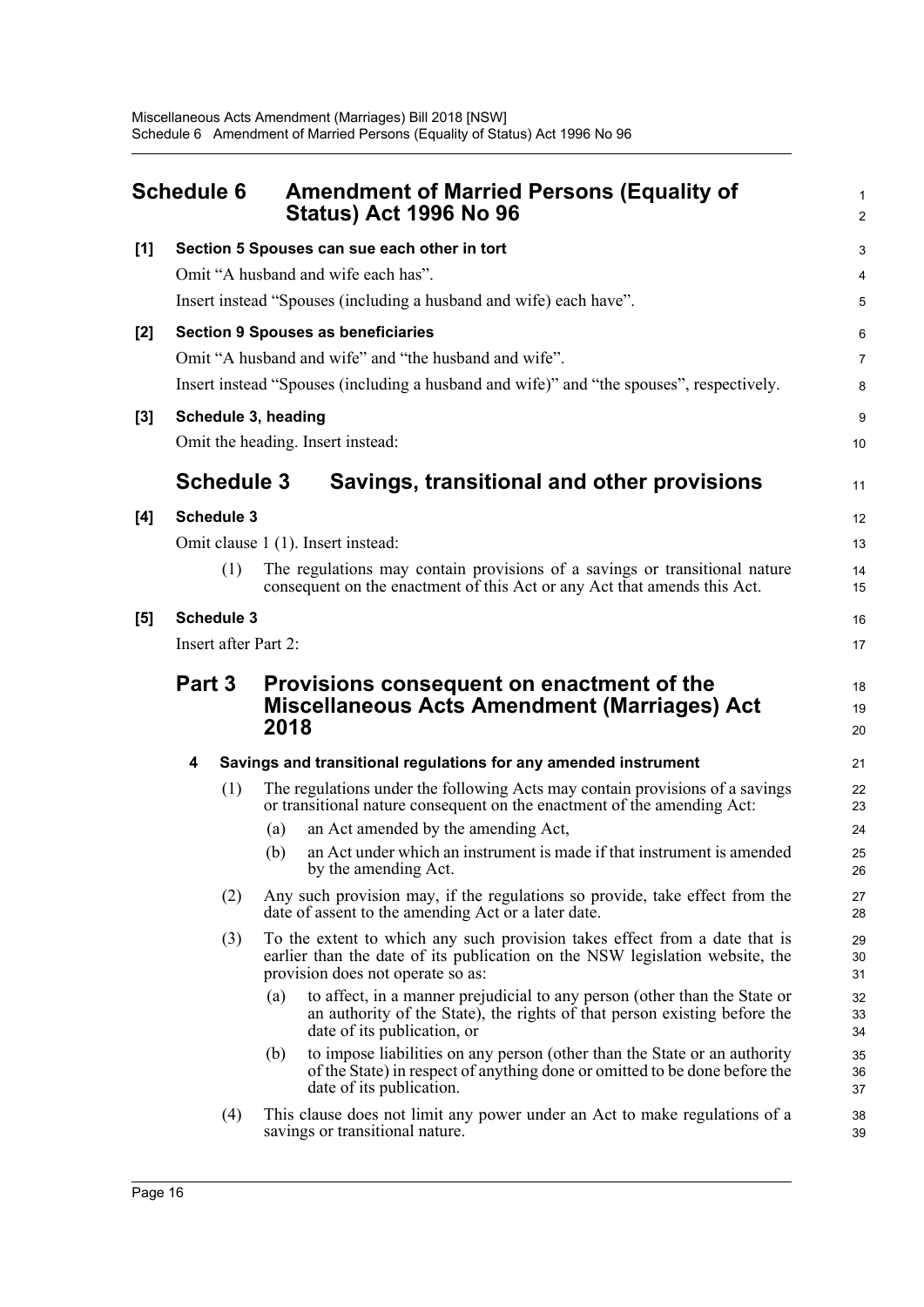(5) In this clause, *amending Act* means the *Miscellaneous Acts Amendment (Marriages) Act 2018*. <sup>1</sup>